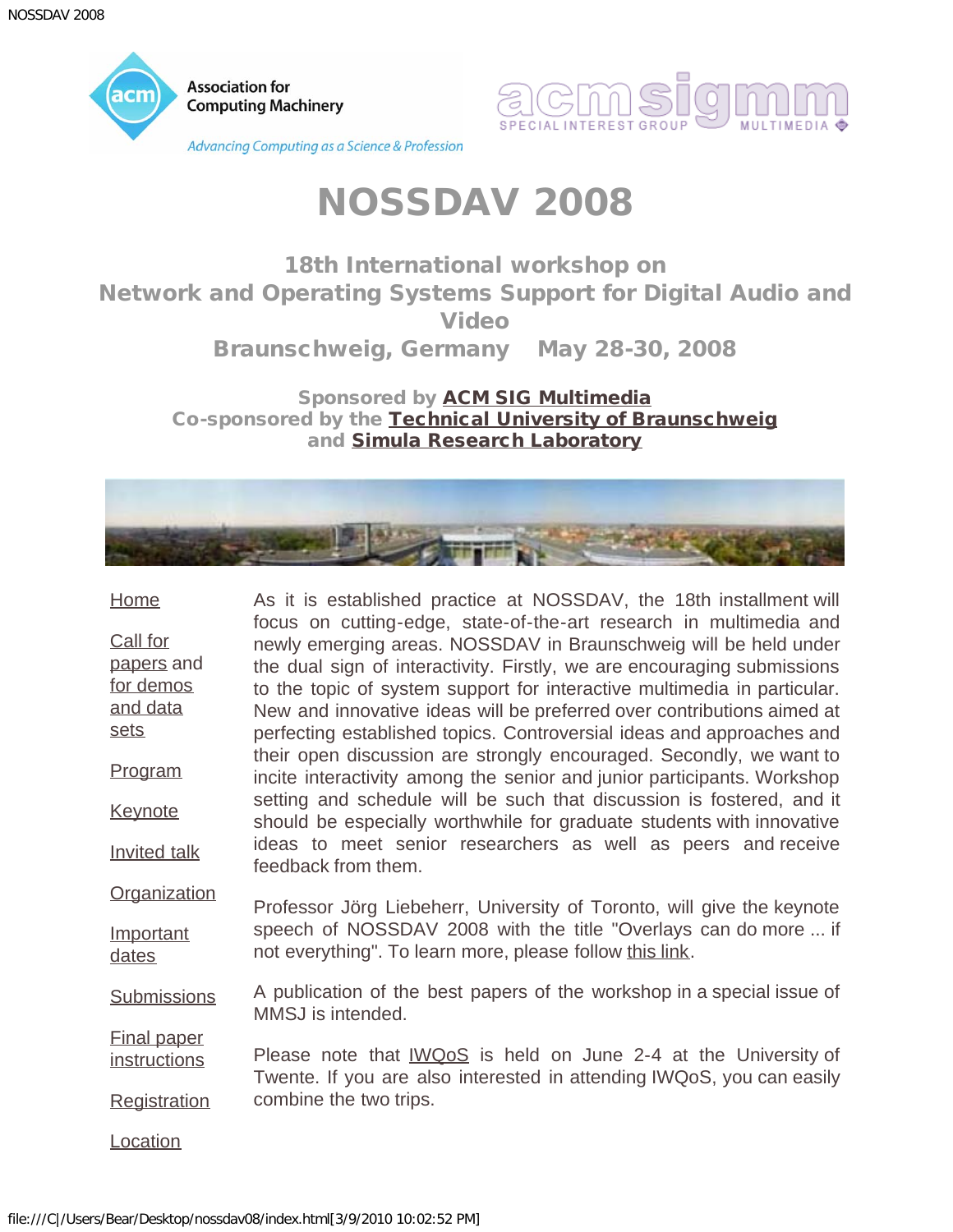**[Travel](#page-26-0) [logistics](#page-26-0)** 

**[Past](javascript:if(confirm()** [NOSSDAV](javascript:if(confirm() **[Workshops](javascript:if(confirm()** 

Organizing sponsors





### [ simula . research laboratory ]

Further sponsoring by

 $\overline{?}$ 



Empowered by Innovation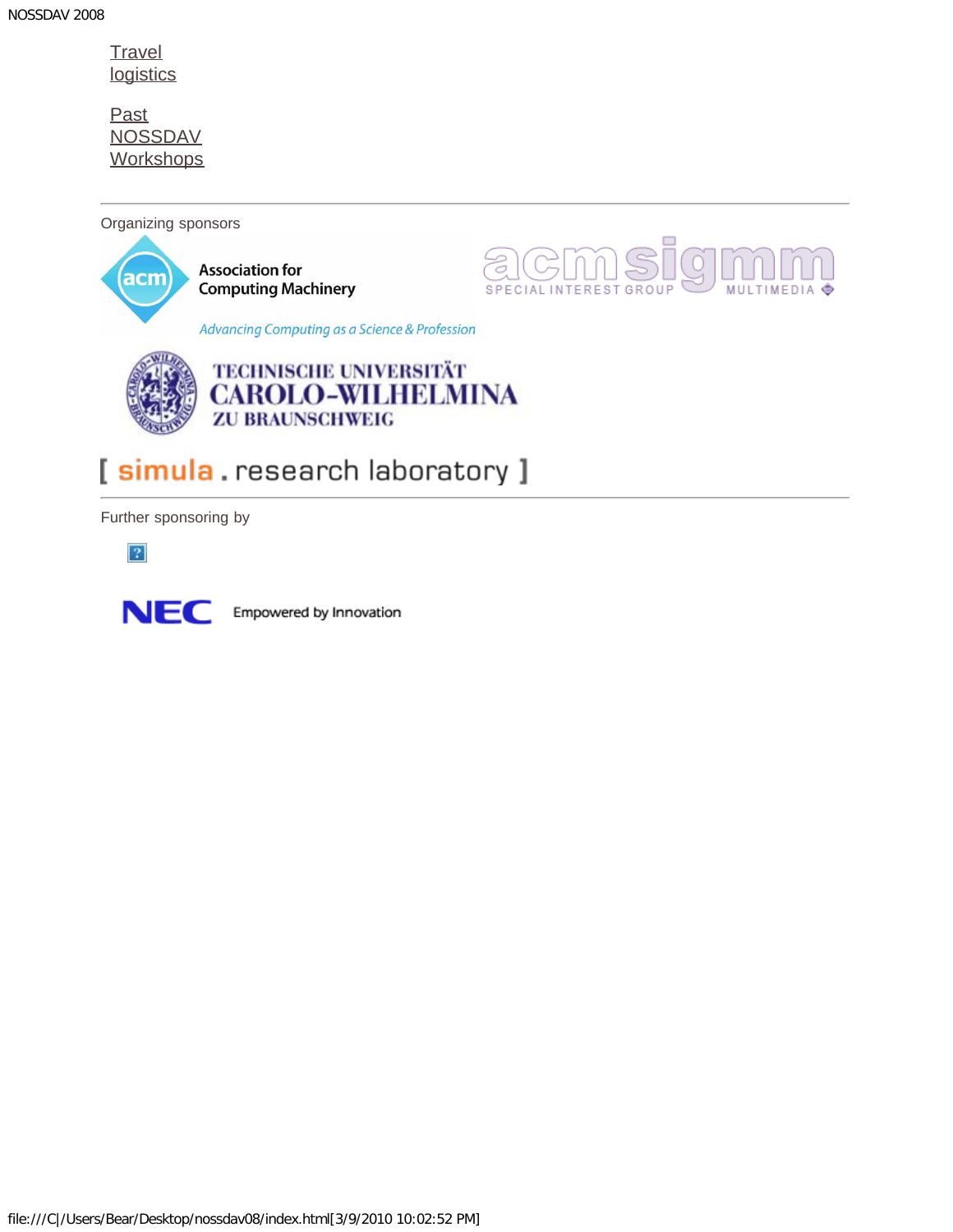<span id="page-2-0"></span>



18th International workshop on Network and Operating Systems Support for Digital Audio and Video Braunschweig, Germany May 28-30, 2008



#### **[Home](#page-0-0)**

[sets](#page-4-0)

[dates](#page-16-0)

### Call for Papers ([PDF\)](#page-30-0)

[Call for](#page-2-0) [papers](#page-2-0) and [for demos](#page-4-0) [and data](#page-4-0) [Program](#page-6-0) **[Keynote](#page-10-0)** [Invited talk](#page-12-0) **[Organization](#page-14-0) [Important](#page-16-0)** As it is established practice at NOSSDAV, the 18th installment will focus on cutting-edge, state-of-the-art research in multimedia and newly emerging areas. NOSSDAV in Braunschweig will be held under the dual sign of interactivity. Firstly, we encourage submissions to the topic of system support for interactive multimedia in particular. New and innovative ideas will be preferred over contributions aimed at perfecting established topics. Controversial ideas and approaches and their open discussion are strongly encouraged. Secondly, we want to incite interactivity among the senior and junior participants. Workshop setting and schedule will be such that discussion is fostered, and it should be especially worthwhile for graduate students with innovative ideas to meet senior researchers as well as peers and receive feedback from them.

**[Submissions](#page-18-0)** Paper submissions should not exceed 6 pages in double-column ACM proceedings style.

[Final paper](#page-20-0) **[instructions](#page-20-0)** The workshop will include special sessions where participants are invited to present prototypes of their software, demos, or entire research systems online and interactively.

**[Registration](#page-22-0)** Topics of interest include, but are not limited to:

**[Location](#page-24-0) [Travel](#page-26-0) [logistics](#page-26-0)** Wireless and mobile multimedia systems Resource management in Ad-hoc networks 3D multimedia and tele-immersion • Streaming 3D graphics and virtual worlds

- 
- [Past](javascript:if(confirm()
- Networked games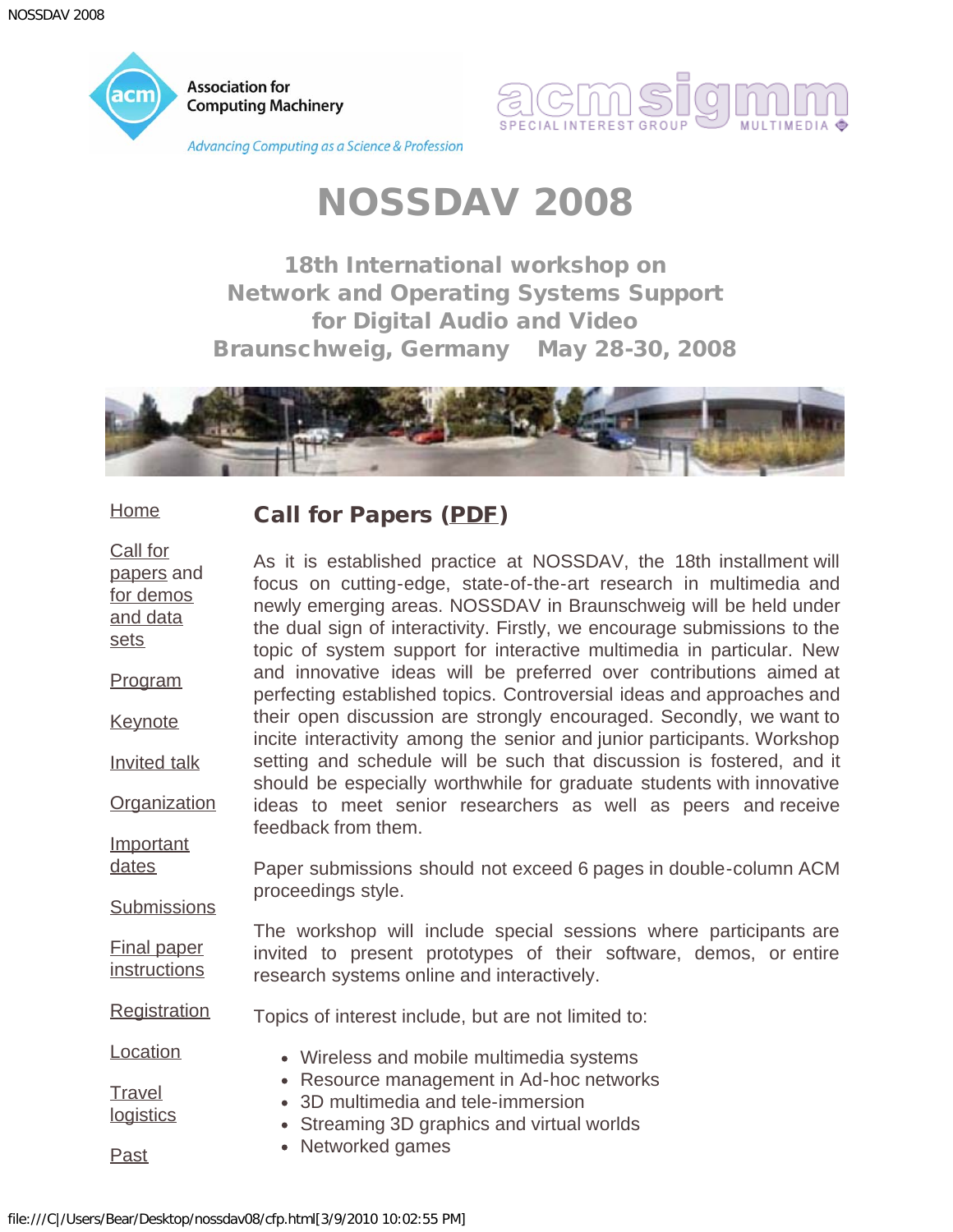**[Workshops](javascript:if(confirm()** 

Sensor networks and architectures

- Real-time operating system support for multimedia
- Peer-to-peer streaming
- In-network stream processing
- Programmable subsystems for multimedia
- Multimedia system using heterogeneous processing architectures
- Multimedia grids
- Energy awareness
- Application-level multicast
- Multimedia middleware and the IP multimedia subsystem
- Multimedia security
- Digital rights management

### Important Dates

The workshop takes place May 28-30, 2008 (Wednesday-Friday).

| Paper registration:                           | February 4, 2008            |
|-----------------------------------------------|-----------------------------|
| Paper deadline:                               | February 11, 2008           |
| Review deadline:                              | March 17, 2008              |
| Notification:                                 | March 24, 2008              |
|                                               | March 25, 2008              |
| Demo and data set submissions:                | April 1, 2008               |
| Demo and data set acceptance<br>notification: | April 8, 2008               |
| Final papers due:                             | April 17, 2008              |
| Early registration deadline:                  | May 5, 2008                 |
| Workshop:                                     | May 28-30, 2008             |
|                                               | (paper presentations on May |
|                                               | 29 and 30)                  |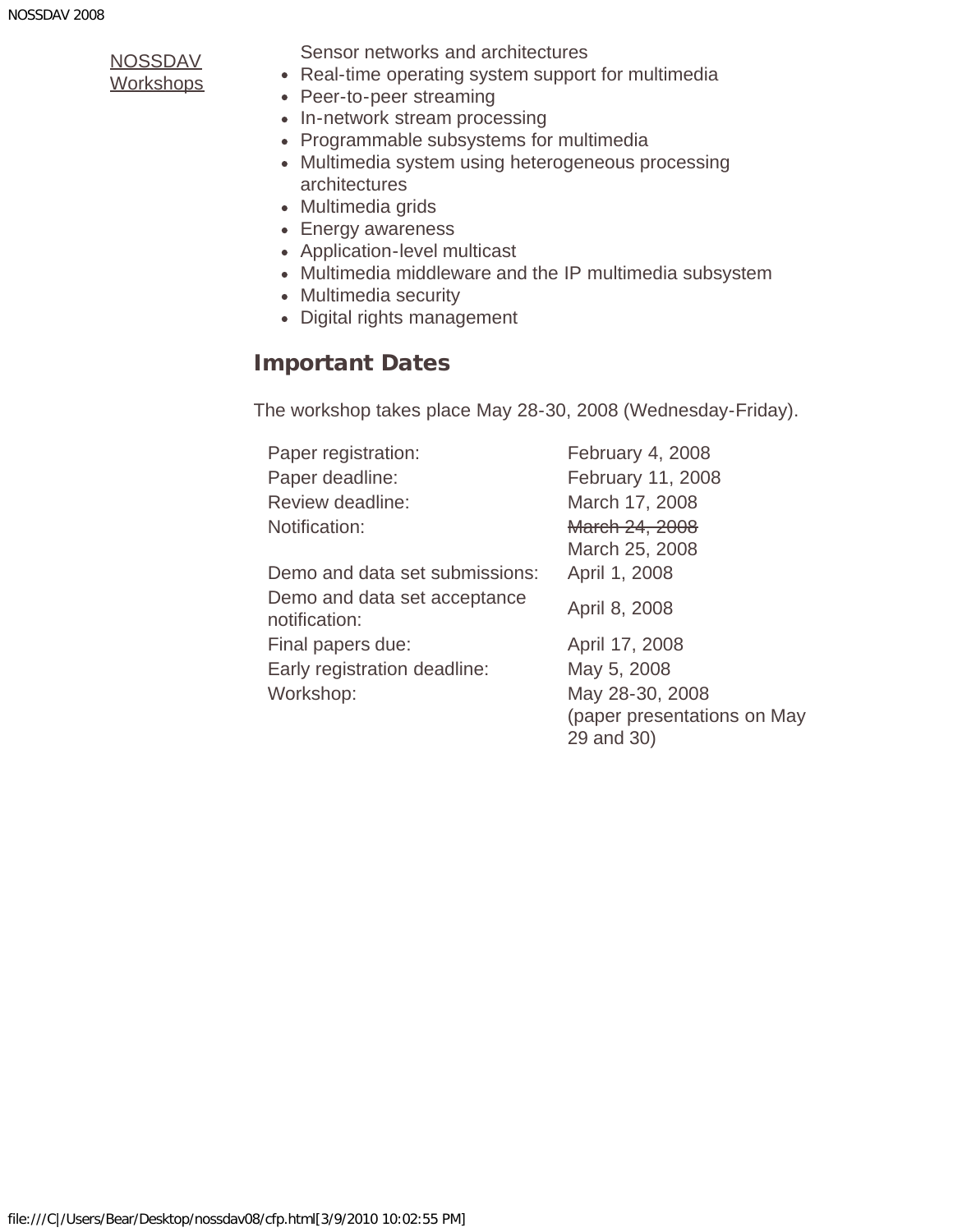<span id="page-4-0"></span>

[Call for](#page-2-0)

[sets](#page-4-0)



## NOSSDAV 2008

18th International workshop on Network and Operating Systems Support for Digital Audio and Video Braunschweig, Germany May 28-30, 2008



#### **[Home](#page-0-0)** Call for Demos and Data Sets

[papers](#page-2-0) and [for demos](#page-4-0) [and data](#page-4-0) To increase discussions and the interactive nature of the workshop, we invite you to submit proposals for demonstrations at NOSSDAV 2008, and for the presentation of data sets that can be made freely available to researchers.

[Program](#page-6-0) **[Keynote](#page-10-0)** [Invited talk](#page-12-0) Demonstrations can comprise prototypes of researchers' software, and online presentations of entire research systems is possible. We appreciate demonstrations that allow workshop participants an interactive exploration. Data sets should be made available online by the time of proposal submission. They should be freely usable for researchers. A poster presentation is expected at the workshop.

**[Organization](#page-14-0) [Important](#page-16-0)** [dates](#page-16-0) Proposals for demos and data sets should not exceed 2 pages in double-column ACM proceedings style. Successful proposals will be included in the NOSSDAV proceedings.

**[Submissions](#page-18-0)** Proposals should be sent to [griff at simula.no](mailto:griff@simula.no) by April 1, 2008.

#### [Final paper](#page-20-0) **[instructions](#page-20-0)** Important Dates

**[Registration](#page-22-0)** The workshop takes place May 28-30, 2008 (Wednesday-Friday).

| Location  | Paper registration:            | February 4, 2008  |
|-----------|--------------------------------|-------------------|
|           | Paper deadline:                | February 11, 2008 |
| Travel    | Review deadline:               | March 17, 2008    |
| logistics | Notification:                  | March 24, 2008    |
|           |                                | March 25, 2008    |
| Past      | Demo and data set submissions: | April 1, 2008     |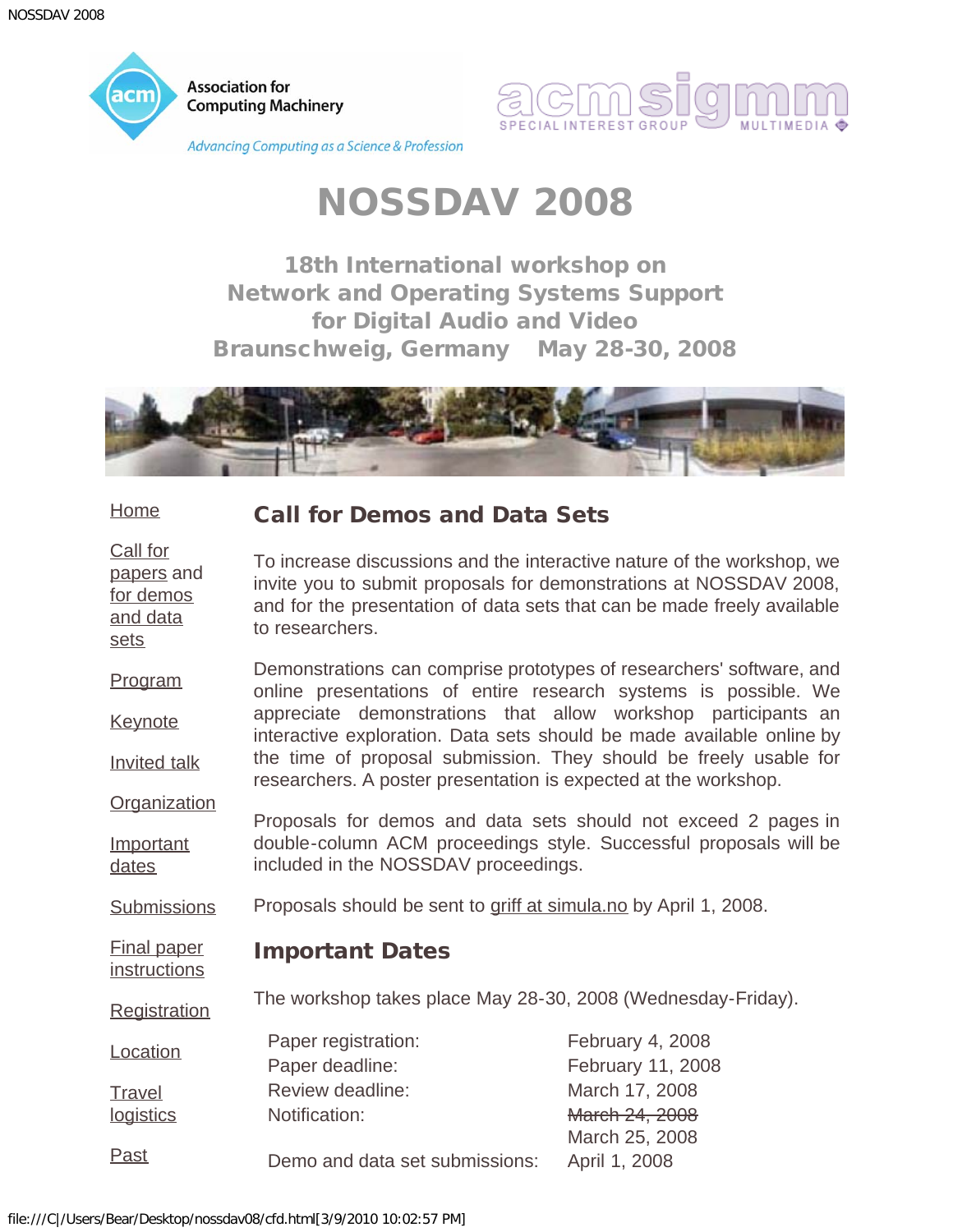## [NOSSDAV](javascript:if(confirm()<br>Workshops

Demo and data set acceptance Derno and data set acceptance April 8, 2008<br>notification: Final papers due: April 17, 2008 Early registration deadline: May 5, 2008 Workshop: May 28-30, 2008

(paper presentations on May 29 and 30)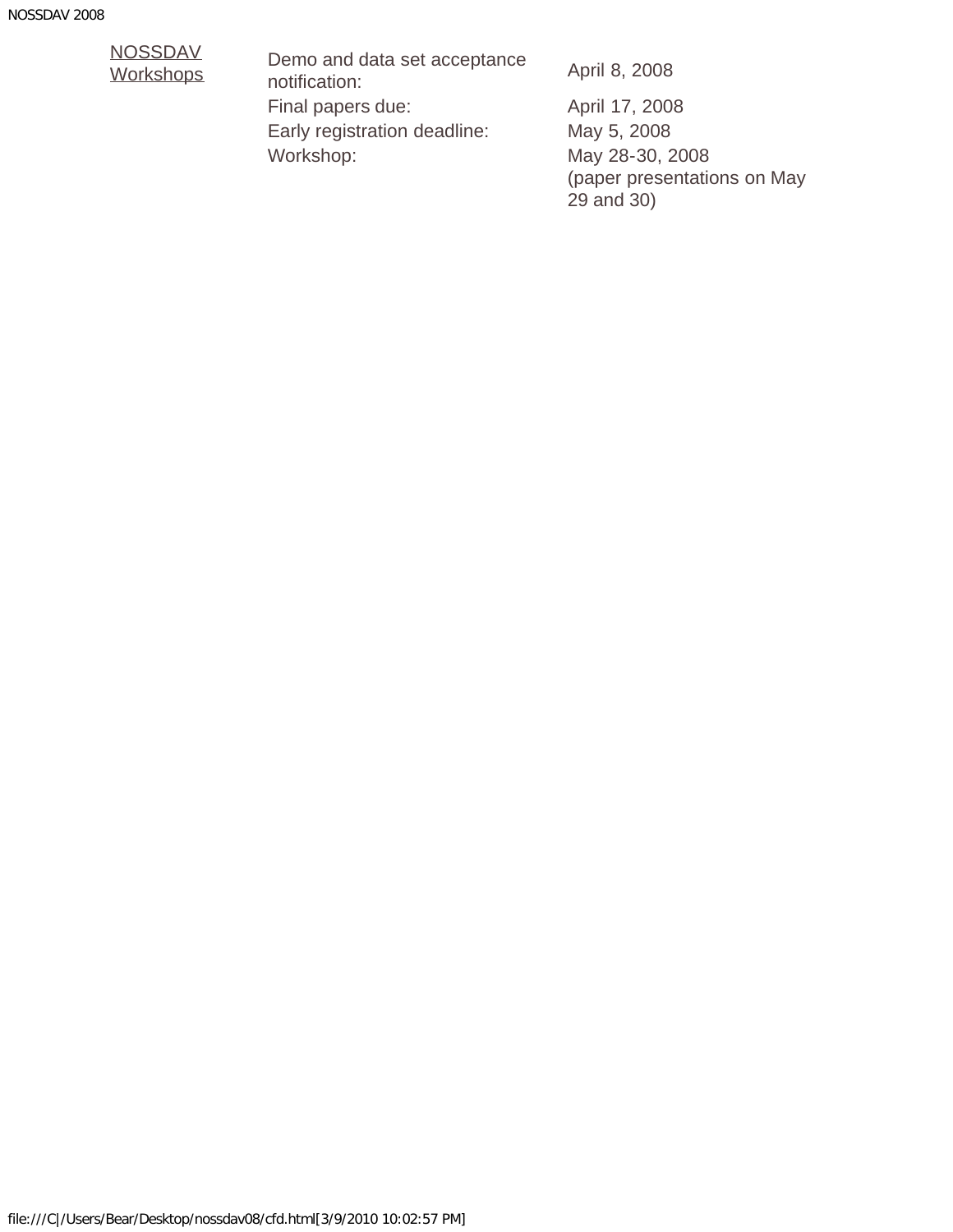<span id="page-6-0"></span>



18th International workshop on Network and Operating Systems Support for Digital Audio and Video Braunschweig, Germany May 28-30, 2008



| <b>Home</b>                                     | <b>Workshop Program</b>       |                                                            |  |
|-------------------------------------------------|-------------------------------|------------------------------------------------------------|--|
| Call for<br>papers and<br>for demos<br>and data |                               | Wednesday, 28. May 2008                                    |  |
| sets                                            | $19:00 -$                     | <b>Reception</b>                                           |  |
| <u>Program</u>                                  | <b>Thursday, 29. May 2008</b> |                                                            |  |
| <u>Keynote</u>                                  |                               |                                                            |  |
| <b>Invited talk</b>                             | $09:00-$<br>09:15             | Welcome                                                    |  |
| Organization                                    | $09:15-$<br>10:15             | <u>Keynote: Overlays can do more  if not</u><br>everything |  |
| Important                                       | $10:15 -$<br>10:45            | <b>Break</b>                                               |  |
| dates                                           | $10:45 -$<br>12:15            | <b>Session 1</b>                                           |  |
| <b>Submissions</b>                              | $12:15-$<br>13:15             | <b>Break</b>                                               |  |
| <b>Final paper</b>                              | $13:15 -$<br>14:45            | <b>Session 2</b>                                           |  |
| instructions                                    | $14:45-$<br>15:15             | <b>Break</b>                                               |  |
| Registration                                    | $15:15 -$<br>16:45            | <b>Session 3</b>                                           |  |
| Location                                        | $16:45-$<br>17:15             | <b>Break</b>                                               |  |
| Travel<br>logistics                             | $17:15 -$<br>18:15            | <b>Session 4</b>                                           |  |
| <b>Past</b>                                     | $20:00 -$                     | <b>Workshop event</b>                                      |  |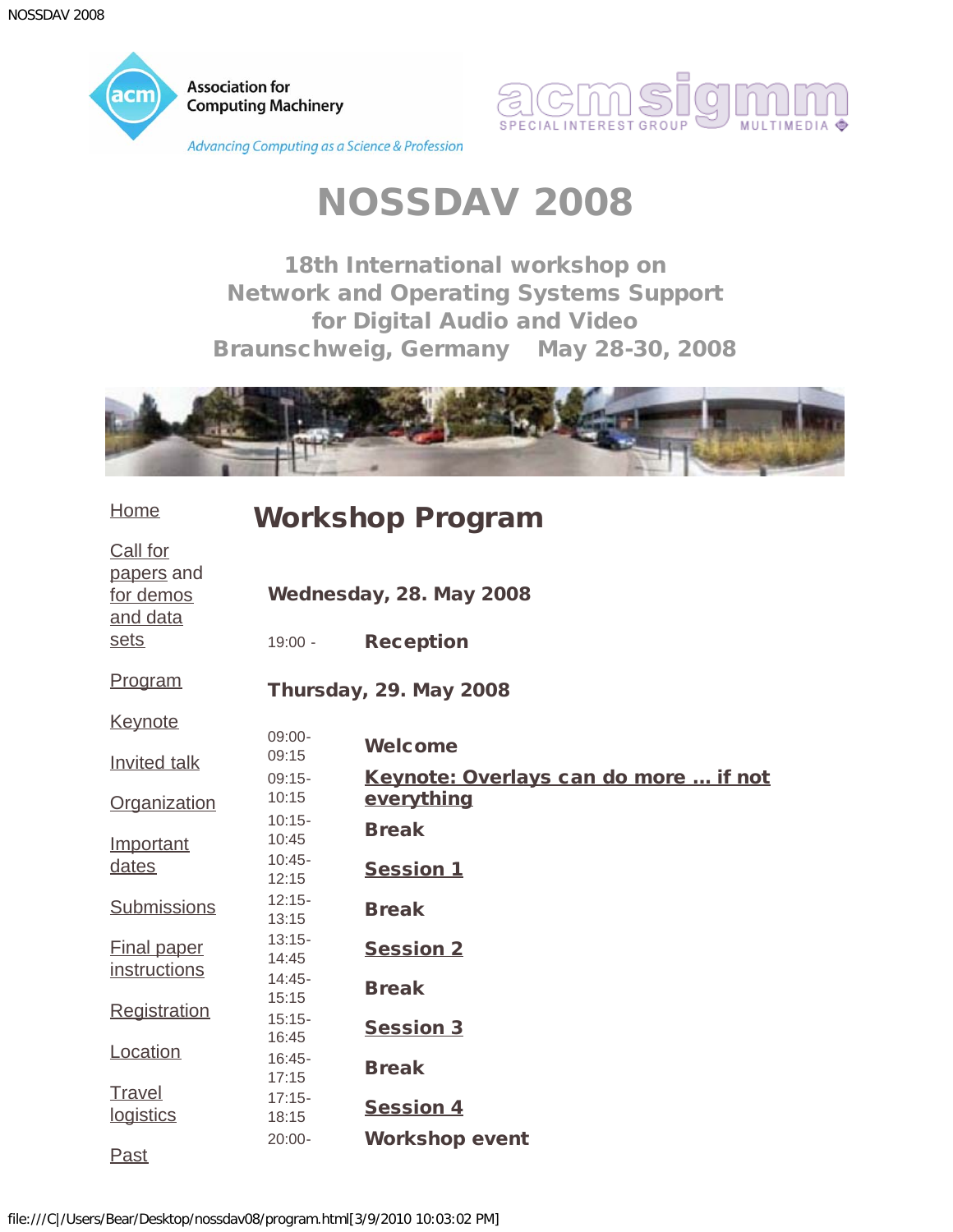| NOSSDAV           |  |
|-------------------|--|
| <u> Workshops</u> |  |

| $08:30-$<br>09:15  | Demo Overview Madness (2 min per Demo) |
|--------------------|----------------------------------------|
| $09:15-$<br>11:00  | <b>Demo session</b>                    |
| $11:00 -$<br>11:15 | Demo Teardown Break                    |
| $11:15-$<br>12:45  | <b>Session 5</b>                       |
| $12:45-$<br>13:45  | <b>Break</b>                           |
| $13:45-$<br>14:45  | <b>Invited Talk</b>                    |
| $14:45-$<br>15:15  | <b>Break</b>                           |
| $15:15-$<br>16:45  | <b>Session 6</b>                       |
| $16:45-$<br>17:00  | <b>Summary</b>                         |

### **Session 1: Networking for Virtual Worlds**

<span id="page-7-0"></span>Session chair: JongWon Kim

| Optimising Online FPS Game Server Discovery through Clustering           |  |
|--------------------------------------------------------------------------|--|
| Servers by Origin Autonomous System                                      |  |
| Grenville Armitage (Swinburne University of Technology, AU)              |  |
| <b>Receiver-Driven View-Dependent Streaming of Progressive Mesh</b>      |  |
| Wei Cheng, Wei Tsang Ooi (National University of Singapore, SG)          |  |
| Selection Strategies for Peer-to-Peer 3D Streaming                       |  |
| Wei-Lun Sung, Shun-Yun Hu, Jehn-Ruey Jiang (National Central University, |  |
| TW)                                                                      |  |
|                                                                          |  |

#### <span id="page-7-1"></span>Session 2: NOSS Session chair: Ewa Kusmierek

[Remote Active Queue Management](javascript:if(confirm()  Dan Ardelean (Google Inc., US); Ethan Blanton (Purdue University, US); Maxim Martynov (Purdue University, US)

[Group Unicast for the Real World](javascript:if(confirm() 

Elad Lahav, Martin Karsten, Tim Brecht, Weihan Wang, Tony Zhao (University of Waterloo, CA)

[Evaluation of Multi-Core Scheduling Mechanisms for](javascript:if(confirm()

[Heterogeneous Processing Architectures](javascript:if(confirm() 

Håkon Stensland, Carsten Griwodz, Pål Halvorsen (Simula Research Laboratory, NO)

#### <span id="page-7-2"></span>Session 3: DAV Session chair: Matthias Hollick

[Analyzing Video Services in Web 2.0: A Global Perspective](javascript:if(confirm()  Mohit Saxena, Umang Sharan, Sonia Fahmy (Purdue University, US)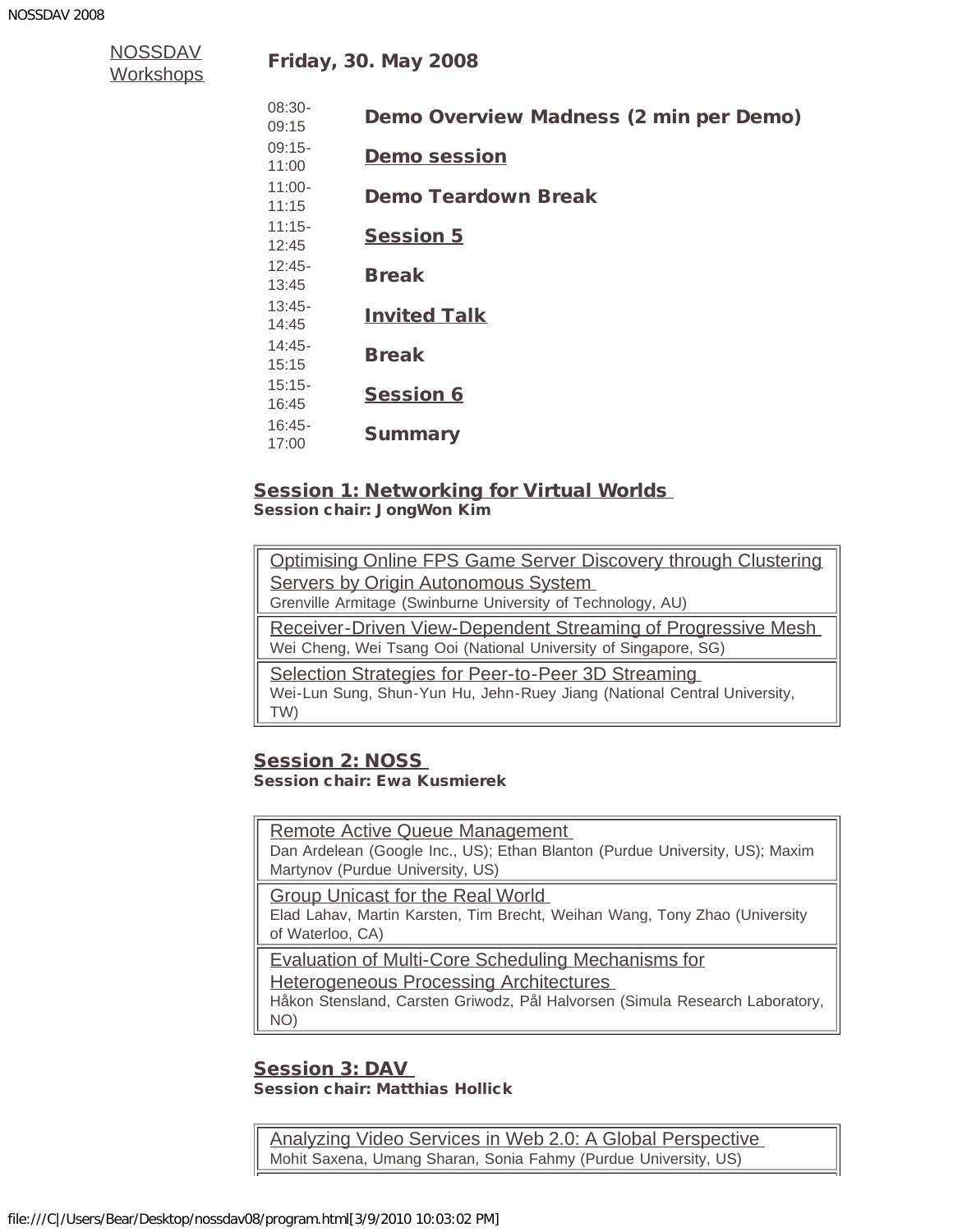[Decoding-Workload-Aware Video Encoding](javascript:if(confirm() 

Yicheng Huang, Guangming Hong, Vu An Tran, Ye Wang (National University of Singapore, SG)

[On Developing Tangible Interfaces for Video Streaming Control: a](javascript:if(confirm() [Real Case Study](javascript:if(confirm() 

Stefano Ferretti, Marco Roccetti, Fabio Strozzi (University of Bologna, IT)

#### <span id="page-8-0"></span>Session 4: Video Streaming in Wireless Environments Session chair: Markus Kampmann

[Performance Evaluation of Video Streaming in Multihop Wireless](javascript:if(confirm() [Mesh Networks](javascript:if(confirm() 

Xiaolin Cheng (University of California, Davis, US); Prasant Mohapatra (University of California, Davis, US); Sung-Ju Lee (HP Labs, US); Sujata Banerjee (Hewlett-Packard Laboratories, US)

[An H.264/SVC-based adaptation proxy on a WiFi router](javascript:if(confirm()  Ingo Kofler, Martin Prangl, Robert Kuschnig, Hermann Hellwagner (Klagenfurt University, AT)

#### <span id="page-8-2"></span>**Session 5: Analyses and conclusions** Session chair: Ye Wang

[Traffic Analysis of Avatars in Second Life](javascript:if(confirm()  James Kinicki (University of Michigan, US); Mark Claypool (Worcester Polytechnic Institute, US)

[Understanding Hybrid CDN-P2P: Why Limelight Needs Its Own](javascript:if(confirm() [RedSwoosh](javascript:if(confirm() 

Cheng Huang (Microsoft Research, US); Angela Wang (Polytechnic University, US); Jin Li (Microsoft Research, US); Keith W. Ross (Brooklyn Polytech, US)

**Skype Video Responsiveness to Bandwidth Variations** Luca De Cicco, Saverio Mascolo, Vittorio Palmisano (Politecnico di Bari, IT)

### <span id="page-8-3"></span>Session 6: Streaming with P2P support Session chair: Wei Tsang Ooi

[Modeling and Evaluation of Overlay Generation Problem for Peer](javascript:if(confirm()[assisted Video Adaptation and Streaming](javascript:if(confirm() 

Razib Iqbal (University of Ottawa, CA); Behnoosh Hariri (Sharif University of Technology, IR); Shervin Shirmohammadi (University of Ottawa, CA)

[Replication for P2P VoD: Eager or Lazy](javascript:if(confirm()  Bin Cheng (Huazhong University of Science and Technology, CN); Lex Stein (Microsoft Research Asia, CN); Hai Jin (Huazhong University of Science and Technology, CN); Zheng Zhang (Microsoft Research Asia, CN)

[Load Balancing for Multimedia Streaming in Heterogeneous Peer](javascript:if(confirm()[to-Peer Systems](javascript:if(confirm() 

Kalman Graffi, Sebastian Kaune, Konstantin Pussep, Aleksandra Kovacevic, Ralf Steinmetz (Technische Universität Darmstadt, DE)

#### Demo session Session chair of the Demo Overview Madness: Ralf Steinmetz

<span id="page-8-1"></span>file:///C|/Users/Bear/Desktop/nossdav08/program.html[3/9/2010 10:03:02 PM]

匠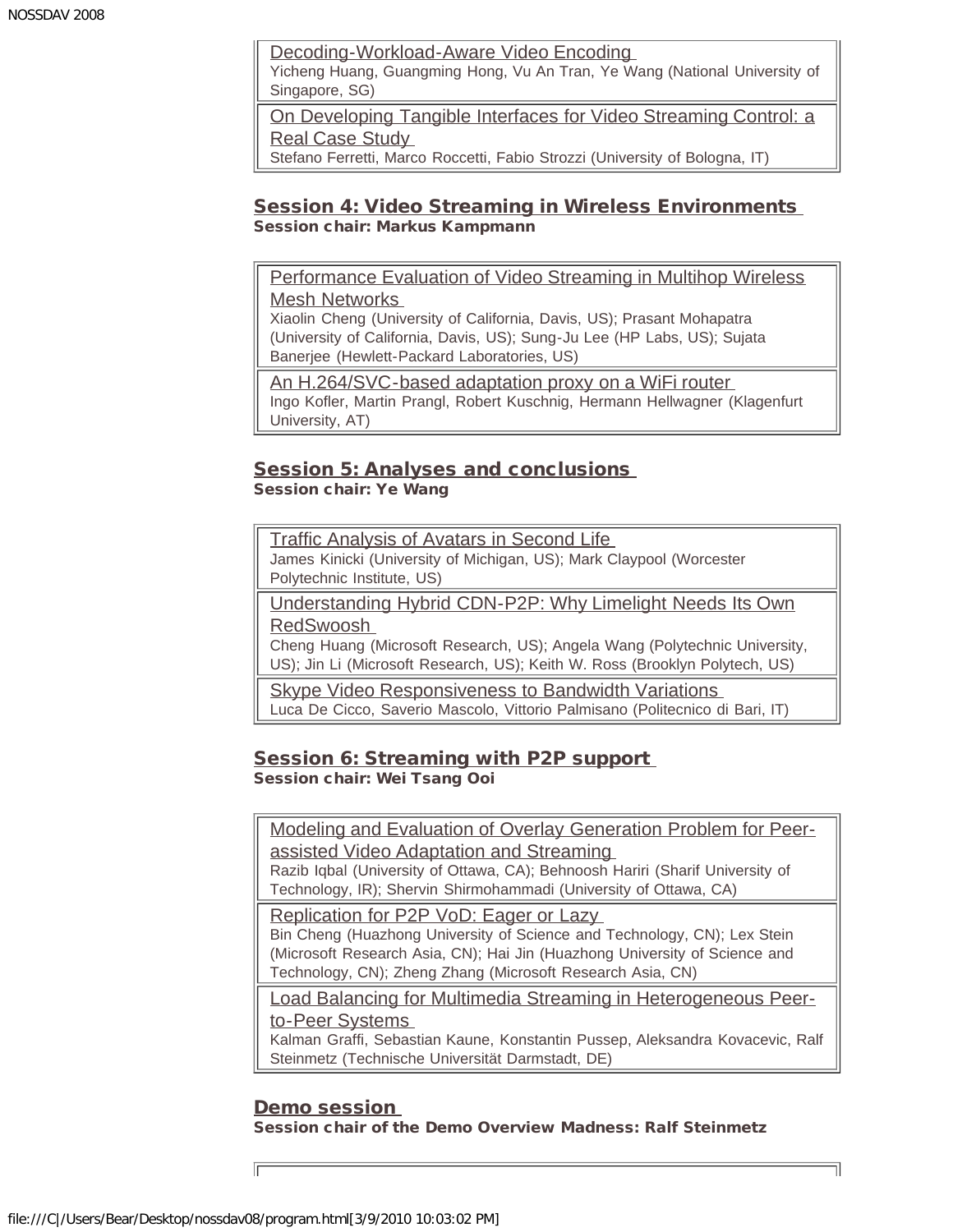| A Demo for Affinity based Content Delivery Architectures<br>Christian Spielvogel (University Neuchatel, CH); Laszlo Böszörmenyi (Klagenfurt<br>University, AT); Peter Kropf (University Neuchatel, CH)                                                                                                                                                             |
|--------------------------------------------------------------------------------------------------------------------------------------------------------------------------------------------------------------------------------------------------------------------------------------------------------------------------------------------------------------------|
| A Mechanism for Presentation-Layer Media Continuity in Media                                                                                                                                                                                                                                                                                                       |
| <b>Playback Mode</b><br>Ishan Vaishnavi, Pablo Cesar, A.J. Jansen, Bo Gao, Dick C.A. Bulterman<br>(Centrum voor Wiskunde en Informatica (CWI), NL)                                                                                                                                                                                                                 |
| A Multi-Agent-based Toolkit for Multimedia-oriented Collaboration<br><b>Environments</b>                                                                                                                                                                                                                                                                           |
| Sangwoo Han, JongWon Kim (Gwangju Institute of Science and Technology,<br>KR)                                                                                                                                                                                                                                                                                      |
| <b>Adaptive Video Streaming for Mobile Clients</b><br>Jens Brandt, Lars Wolf (TU Braunschweig, DE)                                                                                                                                                                                                                                                                 |
| Fast and Flexible Video Content Browsing based on H.264/AVC<br><b>Features</b>                                                                                                                                                                                                                                                                                     |
| Klaus Schöffmann, Laszlo Böszörmenyi (Klagenfurt University, AT)                                                                                                                                                                                                                                                                                                   |
| <b>IMS Advanced Media Delivery</b><br>Heiko Perkuhn, Markus Kampmann (Ericsson Research, DE)                                                                                                                                                                                                                                                                       |
| <u>iTVP: platform for digital audio and video delivery over broadband</u><br>IP networks                                                                                                                                                                                                                                                                           |
| Miroslaw Czyrnek, Cezary Mazurek, Ewa Kusmierek, Maciej Stroinski (Poznan<br>Supercomputing and Networking Center, PL)                                                                                                                                                                                                                                             |
| <b>MPEG Analyzer: A Tool for visualizing MPEG encoding</b>                                                                                                                                                                                                                                                                                                         |
| characteristics<br>Matthias Dick, Sven Lahde, Lars Wolf (TU Braunschweig, DE)                                                                                                                                                                                                                                                                                      |
| Planet PI4<br>Tonio Triebel, Benjamin Guthier, Richard Süselbeck, Gregor Schiele, Wolfgang                                                                                                                                                                                                                                                                         |
| Effelsberg (University of Mannheim, DE)                                                                                                                                                                                                                                                                                                                            |
| QoS Adaptation in Streaming 3D Graphics for FAIRVIEW<br>Shinya Yamamoto (Nara Institute of Science and Technology, JP); Yoshihiro<br>Murata (Nara Institute of Science and Technology, JP); Naoki Shibata (Shiga<br>University, JP); Keiichi Yasumoto (Nara Institute of Science and Technology,<br>JP); Minoru Ito (Nara Institute of Science and Technology, JP) |
| <b>TCP Enhancements for Interactive Thin Stream Applications</b><br>Andreas Petlund, Kristian Evensen, Carsten Griwodz, Pål Halvorsen (Simula<br>Research Laboratory, NO)                                                                                                                                                                                          |
| <b>Transparent Protocol Translation and Load Balancing on a</b>                                                                                                                                                                                                                                                                                                    |
| Network Processor in a Media Streaming Scenario<br>Håvard Espeland, Carl Henrik Lunde, Håkon Kvale Stensland, Carsten Griwodz,<br>Pål Halvorsen (Simula Research Laboratory, NO)                                                                                                                                                                                   |
| Receiver-Driven View-Dependent Streaming of Progressive Mesh                                                                                                                                                                                                                                                                                                       |
| (demo)<br>Wei Cheng, Wei Tsang Ooi (National University of Singapore, SG)                                                                                                                                                                                                                                                                                          |
| <b>NMP: Network-centric Music Performance</b><br>Zefir Kurtisi, Xiaoyuan Gu, Matthias Dick, Lars Wolf (Technische Universität<br>Braunschweig, DE)                                                                                                                                                                                                                 |
| The Impact of Packet Loss on Perceptual Video Quality<br>Mu Mu, Andreas Mauthe (Lancaster University, UK)                                                                                                                                                                                                                                                          |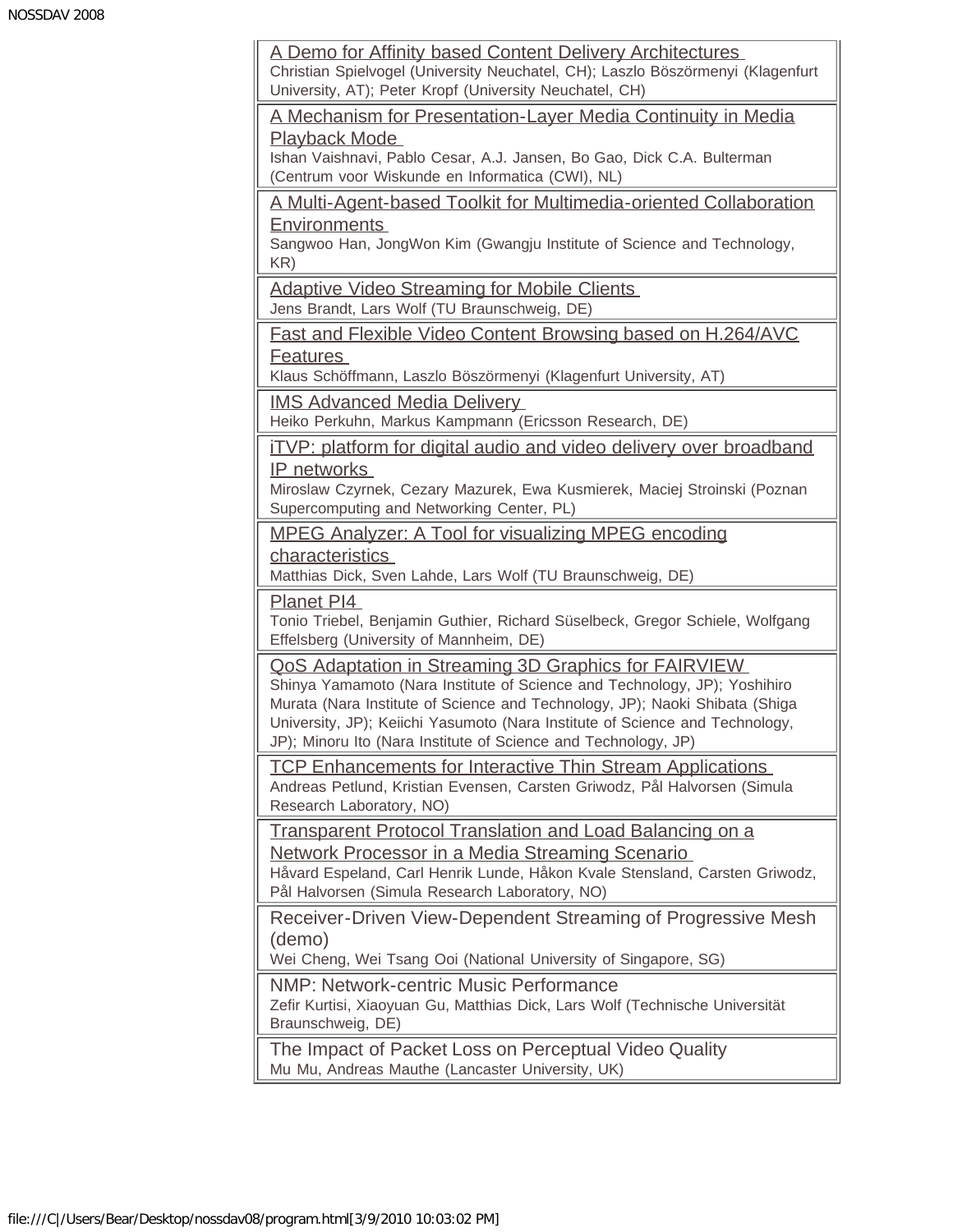<span id="page-10-0"></span>



18th International workshop on Network and Operating Systems Support for Digital Audio and Video Braunschweig, Germany May 28-30, 2008



**[Home](#page-0-0)** 

[dates](#page-16-0)

**[Travel](#page-26-0)** 

[Past](javascript:if(confirm()

Overlays can do more ... if not everything

[Call for](#page-2-0) [papers](#page-2-0) and [for demos](#page-4-0) [and data](#page-4-0) [sets](#page-4-0)

Jörg Liebeherr, University of Toronto

### Abstract

[Program](#page-6-0) **[Keynote](#page-10-0)** [Invited talk](#page-12-0) **[Organization](#page-14-0) [Important](#page-16-0) [Submissions](#page-18-0)** [Final paper](#page-20-0) **[instructions](#page-20-0) [Registration](#page-22-0) [Location](#page-24-0) [logistics](#page-26-0)** Application-layer peer-to-peer overlay networks have shown to be a disruptive technology. The ability to create large networks on-the-fly has enabled new application services in support of content distribution, file sharing, video streaming, and interactive teleconferences. But could the role of self-organizing overlay networks be even greater? Is it conceivable that peer network protocols become the foundation for a new architecture that is entirely based on the concepts of selforganizing overlays networks? Can peer network protocols evolve into a follow-on technology to the Internet protocols? We claim that potential and fundamental limits of the peer networking approach remain largely unexplored. We envision a network architecture characterized by the coexistence of virtually unlimited numbers of peer networks that can quickly grow to arbitrarily large sizes and adapt to changes in the number of peers and substrate networks. Using applications that we built in recent years, including a situation awareness system for emergency responders, a video streaming in mobile ad-hoc networks and others, we make the case that the overlay networking approach is vastly superior in situations with unknown, uncertain, and changing requirements for information access. We report on our efforts on putting overlay networking closer to the hardware, and discuss the challenges of running overlay protocols directly on mobile devices, access points, and packet switches.

**Bio**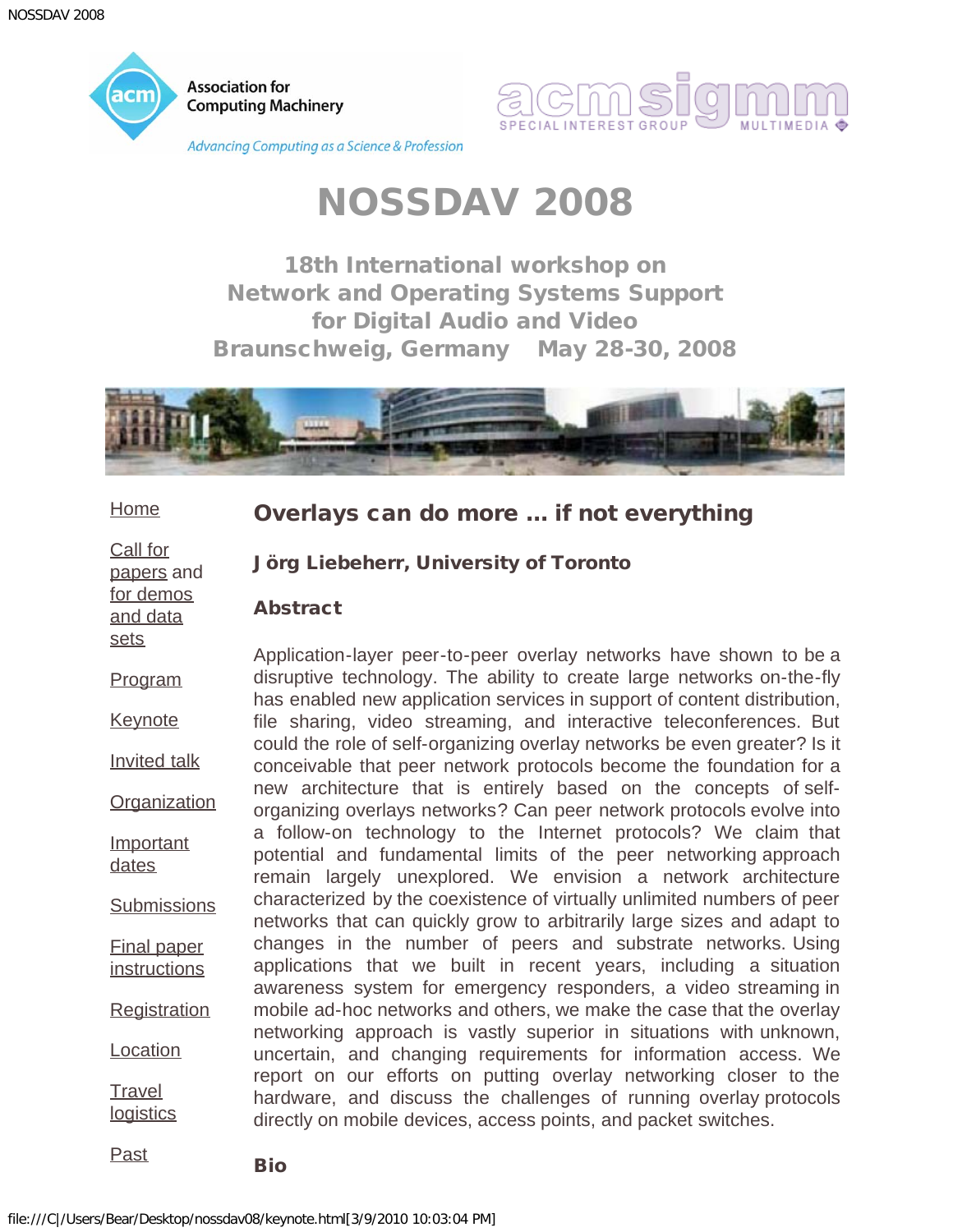[Workshops](javascript:if(confirm() Jörg Liebeherr received the Ph.D. degree in Computer Science from the Georgia Institute of Technology in 1991. He is currently with the Department of Electrical and Computer Engineering of the University of Toronto as the Nortel Chair of Network Architecture and Services. He is a co-author of the textbook ``Mastering Networks: An Internet Lab Manual, published by Addison-Wesley in 2004. He was elected to the Board of Governors of the IEEE Communications Society for 2003- 2005, and chair of the IEEE Communications Society Technical Committee on Computer Communications in 2004-2005. He received an NSF Career award in 1996, a Virginia Engineering Foundation fellowship in 2002, a best paper award (as co-author) at ACM Sigmetrics 2005, and an Outstanding Service award from the IEEE Communications Society Technical Committee on Computer Communications in 2006. He is a Fellow of the IEEE. His current research interests are networks with service guarantees and selforganizing peer networks.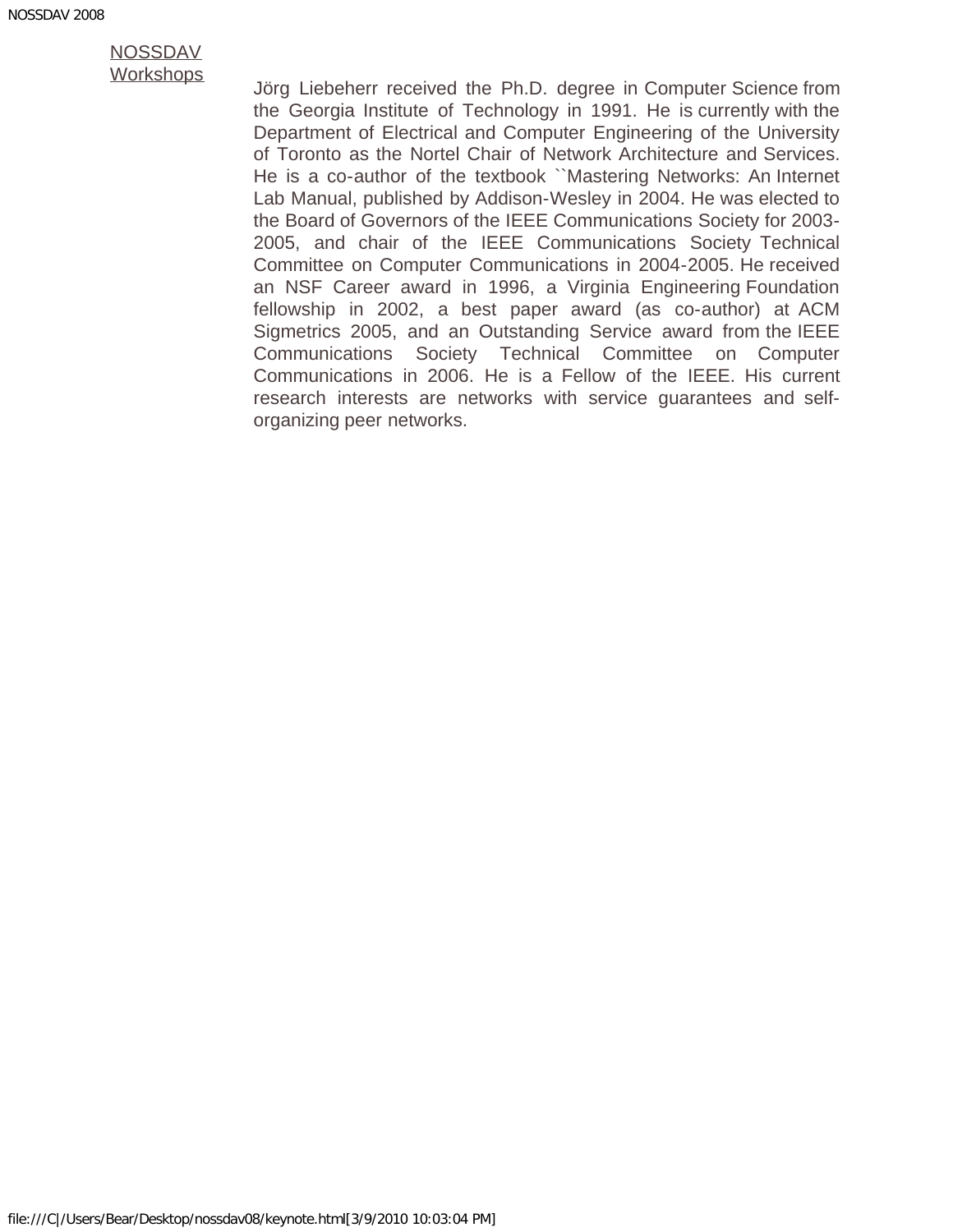<span id="page-12-0"></span>

18th International workshop on Network and Operating Systems Support for Digital Audio and Video Braunschweig, Germany May 28-30, 2008



#### **[Home](#page-0-0)**

[Call for](#page-2-0) [papers](#page-2-0) and [for demos](#page-4-0) [and data](#page-4-0) [sets](#page-4-0)

### Cooperative Networking as Boosting Tool for Internet Interactivity

Paulo Mendes, INESC Porto

### Abstract

[Program](#page-6-0)

**[Keynote](#page-10-0)** 

[Invited talk](#page-12-0)

**[Organization](#page-14-0)** 

**[Important](#page-16-0)** [dates](#page-16-0)

**[Submissions](#page-18-0)** 

[Final paper](#page-20-0) **[instructions](#page-20-0)** 

**[Registration](#page-22-0)** 

**[Location](#page-24-0)** 

**[Travel](#page-26-0) [logistics](#page-26-0)** 

[Past](javascript:if(confirm()

In the most recent years, we have assisted to an increasing popularity of peer-to-peer applications, social networks and wireless technologies. Such tendency is still bound to increase, as shown by the support that wireless is currently offering to support human interaction in the information era. There are however serious limitations to this growth given that wireless networks are unreliable due to signal fading and bandwidth limitations. Answers to the current limitations are being worked out on different OSI Layers. For instance, solutions may rely on multimedia coding, trying to increase the reliability of communications and quality of multimedia content. At the network level, cooperation models are strongly emerging, in particular due to the sharing possibilities that the wireless media offers. For instance, communication where the user is actively involved in the provider chain, user-spreadable models, are emerging (e.g. FON, Wisher). These new models have as main factor cooperation. They rely on users to share their already existing Internet access, increasing the users' probability of being always and easily connected. While extremely appealing, emerging network cooperation models accentuate the unreliable facet of wireless networks. In this scenario, cooperative methods that are capable of intelligently forming cooperative entities are a promising way to improve the efficiency of wireless communications. Last but not the least, the use of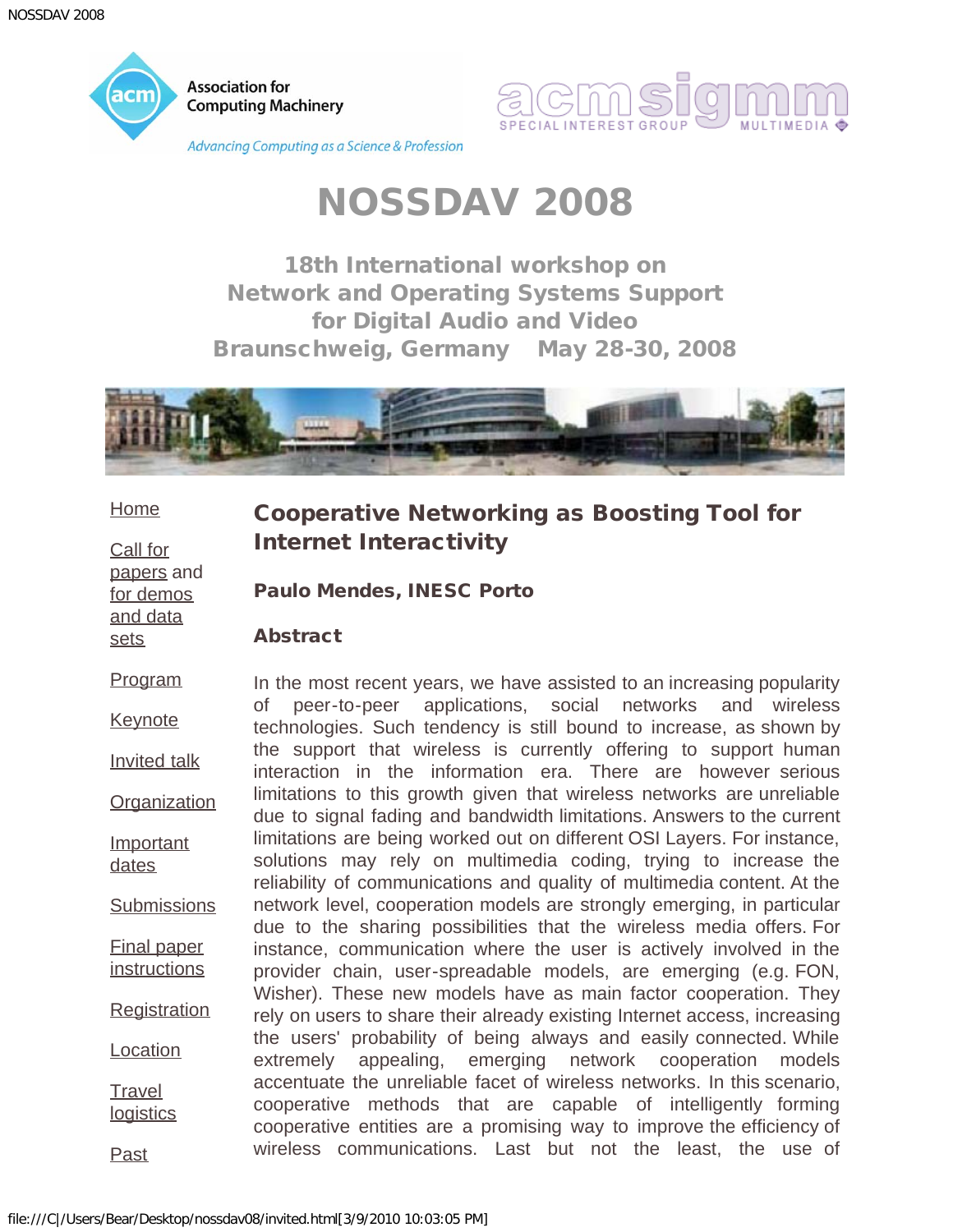cooperative networking models and methods is a first step towards a paradigm shift in Internet interactivity and multimedia sharing. This talk is dedicated to the topic of cooperative networking, its impact on current Internet connectivity models, as well as its impact in social interaction and multimedia sharing. The talk starts by providing an overview on network cooperation, highlighting different models and methods across different OSI Layers. We will then speak about the impact that cooperative networking has on multimedia coding and Internet models. Examples of failed cooperative systems and requirements for successful approaches are to be debated.

### Bio

Paulo Mendes (pmendes@inescporto.pt) graduated (93) in Informatics Engineering from the University of Coimbra, M.Sc. (98) in Electrical and Computer Engineering from the Technical University of Lisbon, Ph.D. (03) in Informatics Engineering from the University of Coimbra. During his Ph.D., he spent 3 years as a Visiting Scholar at Columbia University, US. Since 1993, he has participated in several European projects and actions such as COST263, Telematics Applications/Safety-net, COST290 and IST Ambient Networks. From 1996 to 2003, he was a researcher at the Laboratory of Communications and Telematics (LCT) of the Research Center of the University of Coimbra (CISUC). From 2003 to 2007 he was a Senior Researcher at NTT DoCoMo Euro-labs, Germany. Currently, he is leading the Internet Architectures and Networking (IAN) area of UTM, in INESC Porto, Portugal. He is a member of the IEEE Communication Society and a contributor to IETF. His major research interests are Internet architectures for mobile multihomed devices, augmented routing and forwarding schemes, and novel models and methods for cooperative networking.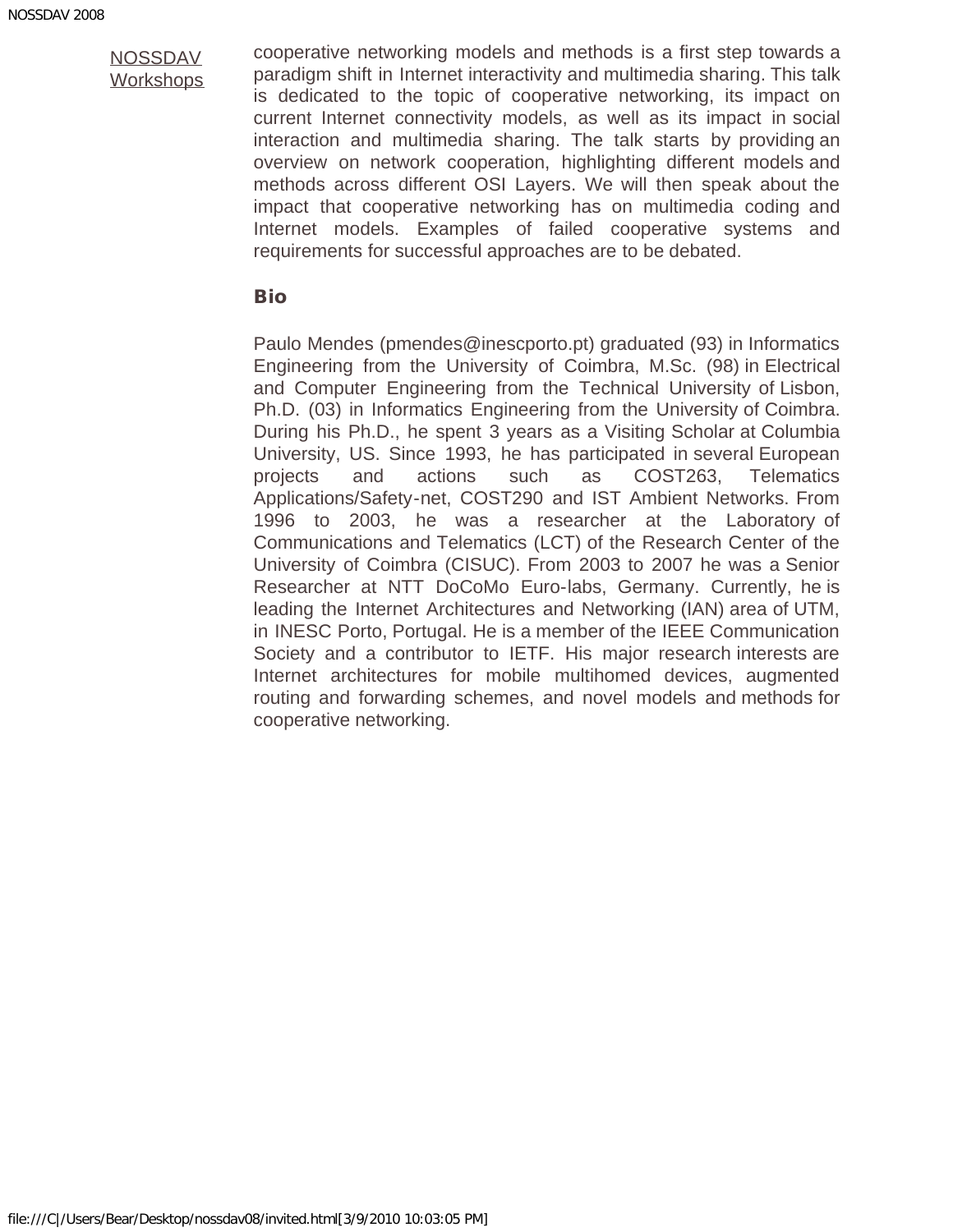<span id="page-14-0"></span>

[Home](#page-0-0)



## NOSSDAV 2008

18th International workshop on Network and Operating Systems Support for Digital Audio and Video Braunschweig, Germany May 28-30, 2008



**Organization** 

|                                           | Ul yanızatıvn                                                                                                                          |
|-------------------------------------------|----------------------------------------------------------------------------------------------------------------------------------------|
| Call for<br>papers and                    | <b>Co-chairs</b>                                                                                                                       |
| for demos<br>and data<br>sets             | Lars Wolf, Technical University of Braunschweig, Germany<br><b>Carsten Griwodz, Simula Research Laboratory, Norway</b>                 |
| Program                                   | <b>Publicity Chairs</b>                                                                                                                |
| <b>Keynote</b>                            | Americas: Wu-chang Feng                                                                                                                |
| <b>Invited talk</b>                       | Asia and Oceania: Sunghyun Choi<br><b>EMEA: Tristan Henderson</b>                                                                      |
| Organization                              | <b>Technical Program Committee</b>                                                                                                     |
| Important<br>dates                        | <b>Andreas Mauthe, Lancaster University, UK</b><br>Cormac Sreenan, UC Cork, Ireland                                                    |
| <b>Submissions</b>                        | <b>Dmitri Loguinov, Texas A&amp;M University, USA</b><br>Ernst Biersack, Institute Eurecom, France                                     |
| <b>Final paper</b><br><i>instructions</i> | <b>Ewa Kusmierek, Poznan Supercomputing and Networking Center,</b><br>Poland                                                           |
| <b>Registration</b>                       | <b>Grenville Armitage, Swinburne University of Technology, Australia</b><br>Henning Schulzrinne, Columbia University, USA              |
| Location                                  | <b>JongWon Kim, Gwangju Institute of Science and Technology,</b><br>Korea                                                              |
| <b>Travel</b><br>logistics                | Kang Li, University of Georgia, USA<br>Karsten Schwan, Georgia Institute of Technology, USA<br>Ketan Mayer-Patel, UNC Chapel Hill, USA |
| <b>Past</b>                               | Kevin Almeroth, UC Santa Barbara, USA                                                                                                  |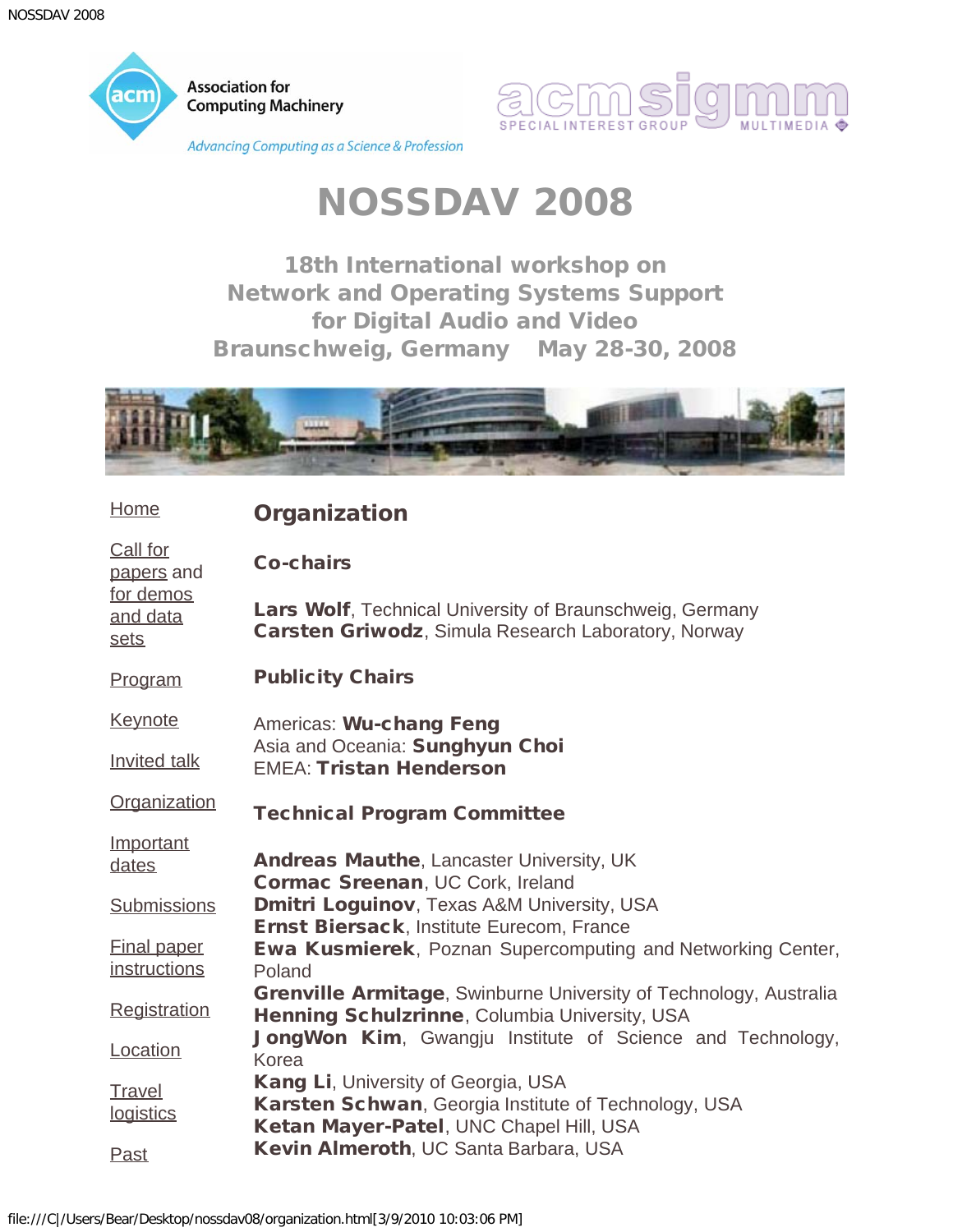Marco Roccetti, University of Bologna, Italy Markus Kampmann, Ericsson, Germany Matthias Hollick, Darmstadt University of Technology, Germany Prashant Shenoy, UMass Amherst, USA Pål Halvorsen, Simula Research Laboratory, Norway Ralf Steinmetz, Darmstadt University of Technology, Germany Reza Rejaie, University of Oregon, USA Roger Zimmermann, National University of Singapore **Sunghyun Choi**, Seoul National University, Korea **Surendar Chandra, University of Notre Dame, USA Tristan Henderson, University of St. Andrews, UK** Wei Tsang Ooi, National University of Singapore Wu-chang Feng, Portland State University, USA Wu-chi Feng, Portland State University, USA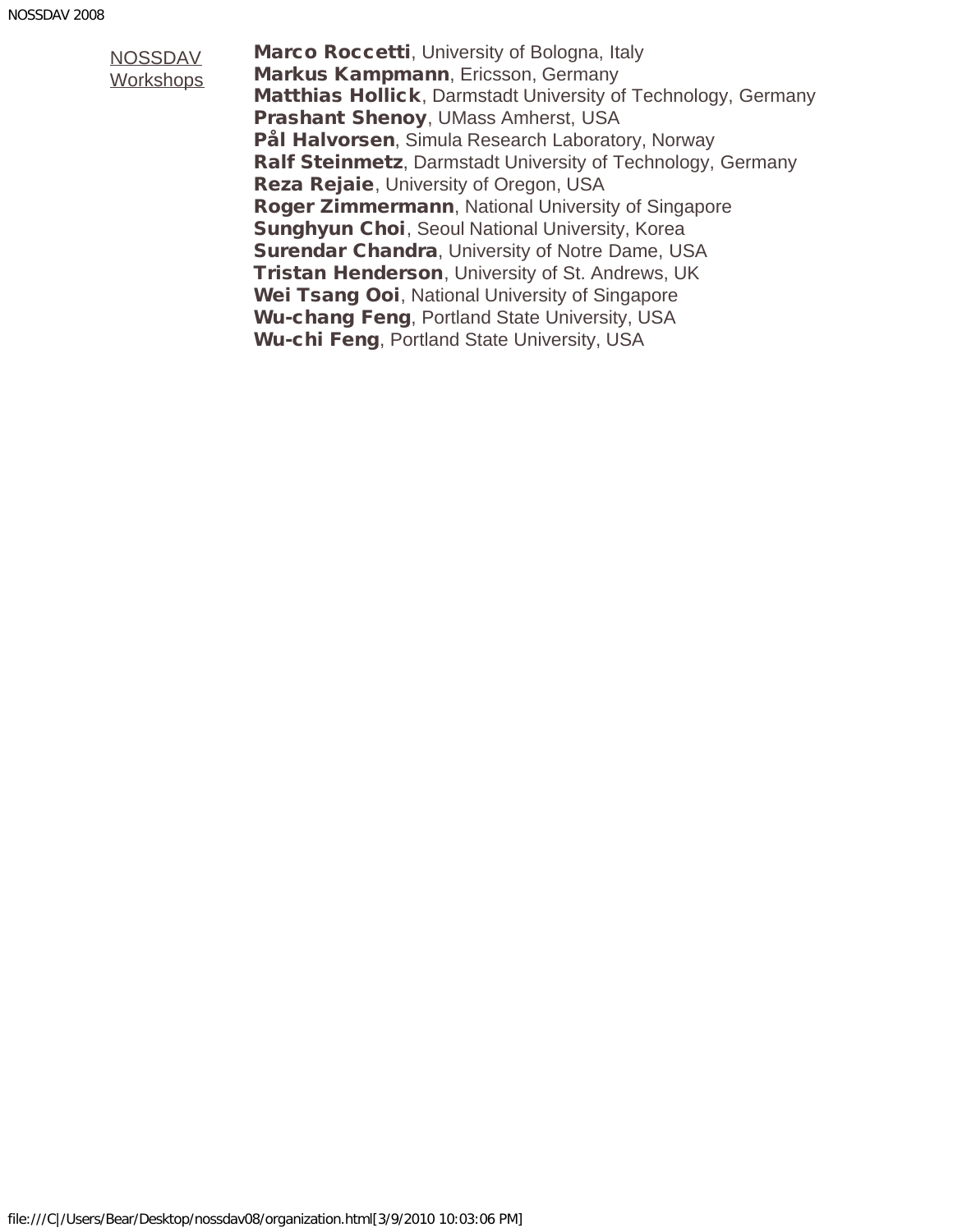<span id="page-16-0"></span>

**Association for Computing Machinery** 

**Advancing Computing as a Science & Profession** 



### NOSSDAV 2008

18th International workshop on Network and Operating Systems Support for Digital Audio and Video Braunschweig, Germany May 28-30, 2008



#### **[Home](#page-0-0)** Important Dates

[Call for](#page-2-0) [papers](#page-2-0) and [for demos](#page-4-0) [and data](#page-4-0) [sets](#page-4-0) [Program](#page-6-0) **[Keynote](#page-10-0)** [Invited talk](#page-12-0) **[Organization](#page-14-0) [Important](#page-16-0)** [dates](#page-16-0) **[Submissions](#page-18-0)** [Final paper](#page-20-0) **[instructions](#page-20-0) [Registration](#page-22-0)** [Location](#page-24-0) **[Travel](#page-26-0) [logistics](#page-26-0)** The workshop takes place May 28-30, 2008 (Wednesday-Friday). Paper registration: February 4, 2008 Paper deadline: February 11, 2008 Review deadline: March 17, 2008 Notification: March 24, 2008 March 25, 2008 Demo and data set submissions: April 1, 2008 Demo and data set acceptance notification: April 8, 2008 Final papers due: April 17, 2008 Early registration deadline: May 5, 2008 Workshop: May 28-30, 2008 (paper presentations on May 29 and 30)

[Past](javascript:if(confirm()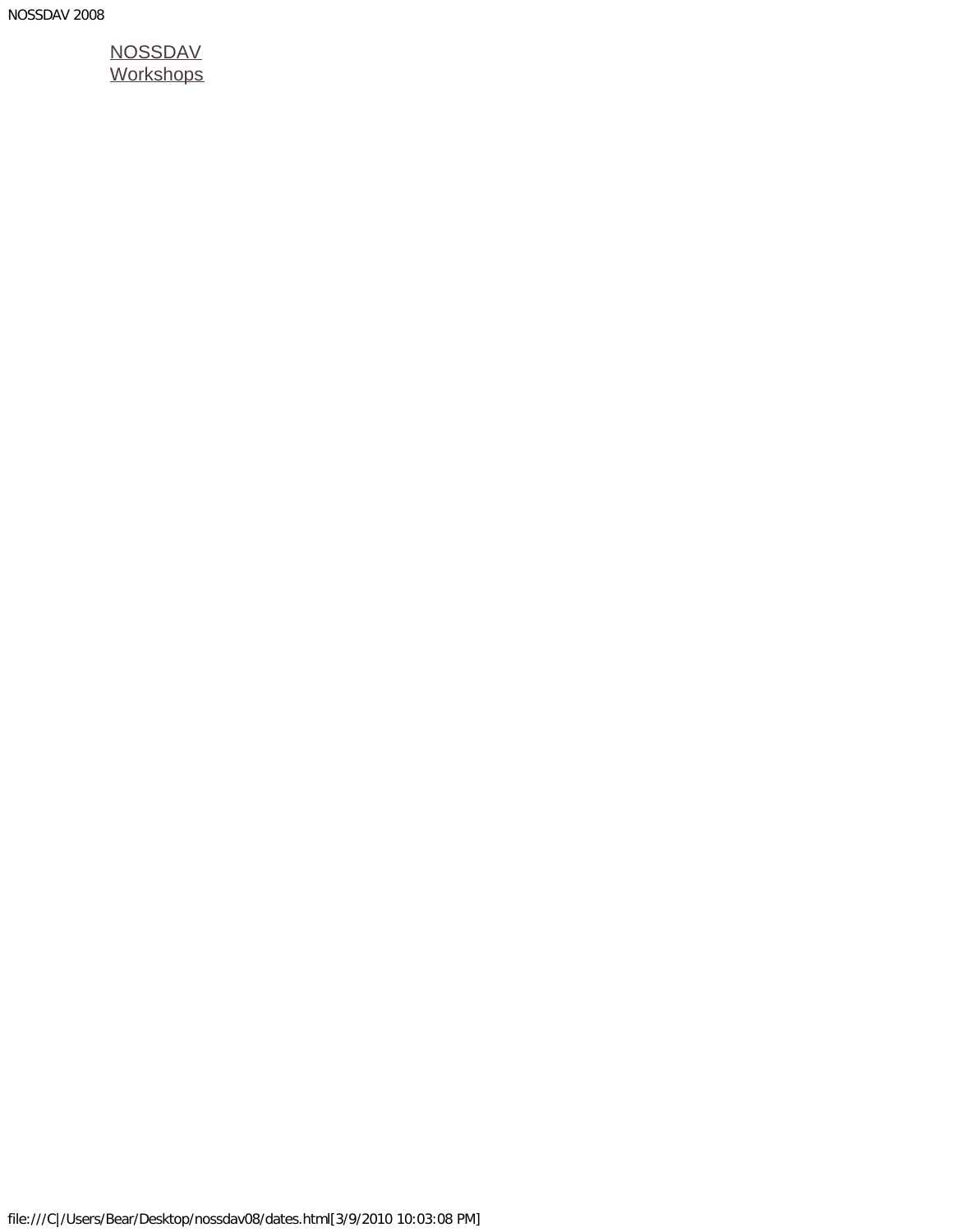<span id="page-18-0"></span>



18th International workshop on Network and Operating Systems Support for Digital Audio and Video Braunschweig, Germany May 28-30, 2008



#### **[Home](#page-0-0)** Final paper preparation

[papers](#page-2-0) and [for demos](#page-4-0) The deadline for the preparation of final papers is April 14, 2008. Papers must be prepared according to the instructions provided [here](#page-20-0).

[and data](#page-4-0) [sets](#page-4-0) [Program](#page-6-0) The final paper must be uploaded to **EDAS**. You find your accepted NOSSDAV paper including the *Submit manuscript* link as soon as you have logged into EDAS.

**[Keynote](#page-10-0)** [Invited talk](#page-12-0) When you upload the paper, you should also fax the signed copyright form to +47 67 82 82 01, mentioning "NOSSDAV 2008" on the cover page.

#### **[Organization](#page-14-0)** Final paper preparation for demo papers

**[Important](#page-16-0)** [dates](#page-16-0) **[Submissions](#page-18-0)** The deadline for the preparation of final demo papers is also April 14, 2008. Papers must be prepared according to the instructions provided [here.](#page-20-0) The copyright form must be faxed as for a full paper. The difference is that final versions of the demo papers must be sent by email to [griff at simula.no.](mailto:griff@simula.no)

[Final paper](#page-20-0) **[instructions](#page-20-0)** 

[Call for](#page-2-0)

**[Registration](#page-22-0)** 

[Location](#page-24-0)

**[Travel](#page-26-0) [logistics](#page-26-0)** 

[Past](javascript:if(confirm()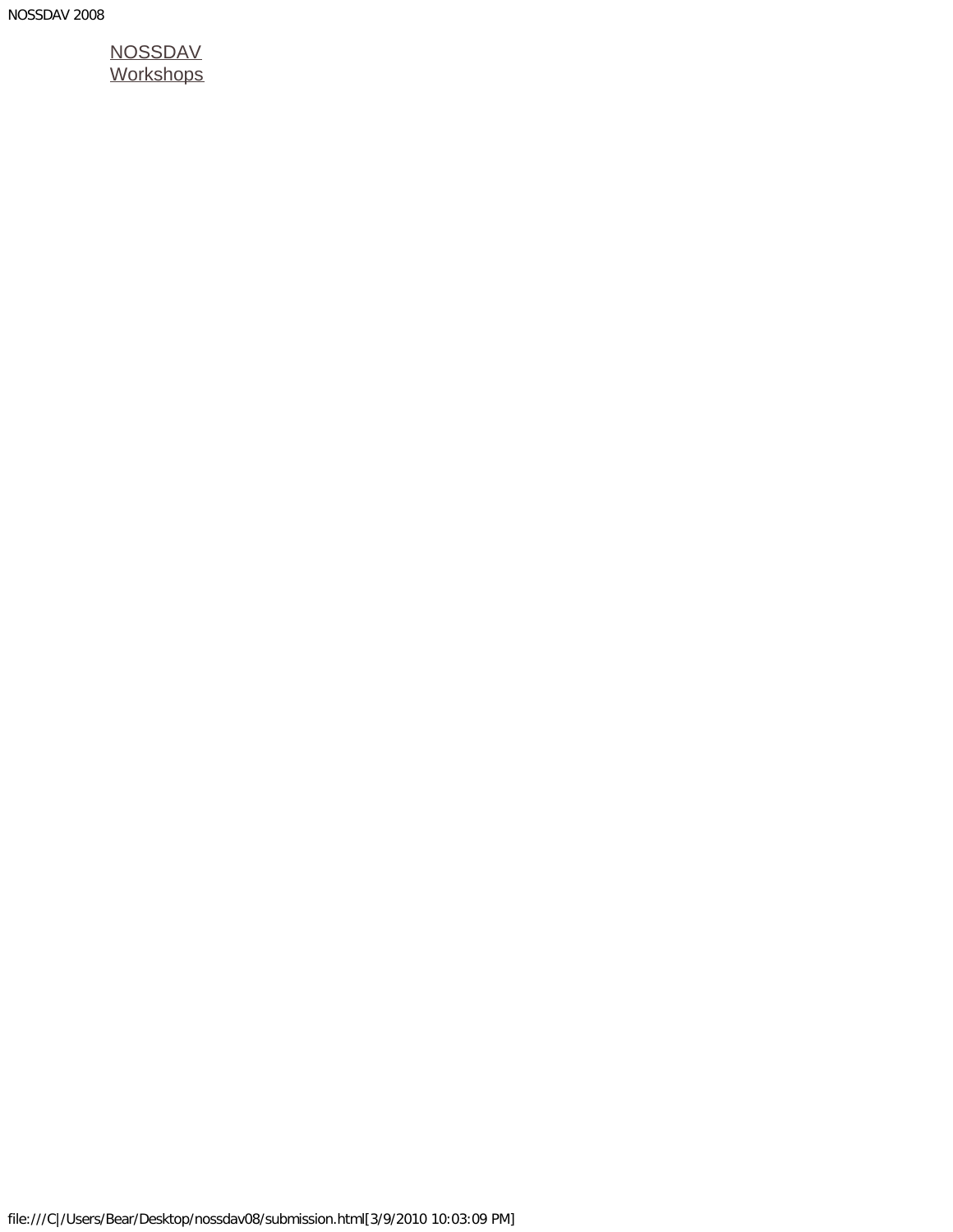<span id="page-20-0"></span>



18th International workshop on Network and Operating Systems Support for Digital Audio and Video Braunschweig, Germany May 28-30, 2008



[Home](#page-0-0)

[sets](#page-4-0)

### Author Instructions for Camera Ready Version

[Call for](#page-2-0) [papers](#page-2-0) and [for demos](#page-4-0) [and data](#page-4-0) This page contains instructions for authors of accepted papers to NOSSDAV 2008 on how to prepare and submit the camera ready versions of their papers.

[Program](#page-6-0) The final versions of full papers must be uploaded in EDAS by April 14, 2008.

**[Keynote](#page-10-0)** [Invited talk](#page-12-0) The final versions of 2-page demo papers must be sent to [griff at](mailto:griff@simula.no) [simula.no](mailto:griff@simula.no) by April 14, 2008. The formatting information and the need for a copyright statement are the same as for full papers.

**[Organization](#page-14-0)** For every paper, one author must [register at full fee.](#page-22-0)

**[Important](#page-16-0)** [dates](#page-16-0)

[Final paper](#page-20-0) **[instructions](#page-20-0)** 

**[Travel](#page-26-0) [logistics](#page-26-0)**  Copyright form

**[Submissions](#page-18-0)** The lead author of each paper should take the following steps to submit the ACM [copyright form](javascript:if(confirm() in order to include the paper in the NOSSDAV proceeding and the ACM digital library.

- Please make sure that the title and author information on the copyright form match exactly those on the paper itself.
- **[Registration](#page-22-0) [Location](#page-24-0)** Please read the copyright form instructions carefully and only sign the appropriate places (e.g., do not sign both the "government employee" and "non-government employee" part).
	- Please fax the signed copyright form to +47 67 82 82 01 and add "NOSSDAV 2008" on the cover page.

#### [Past](javascript:if(confirm() Formatting Information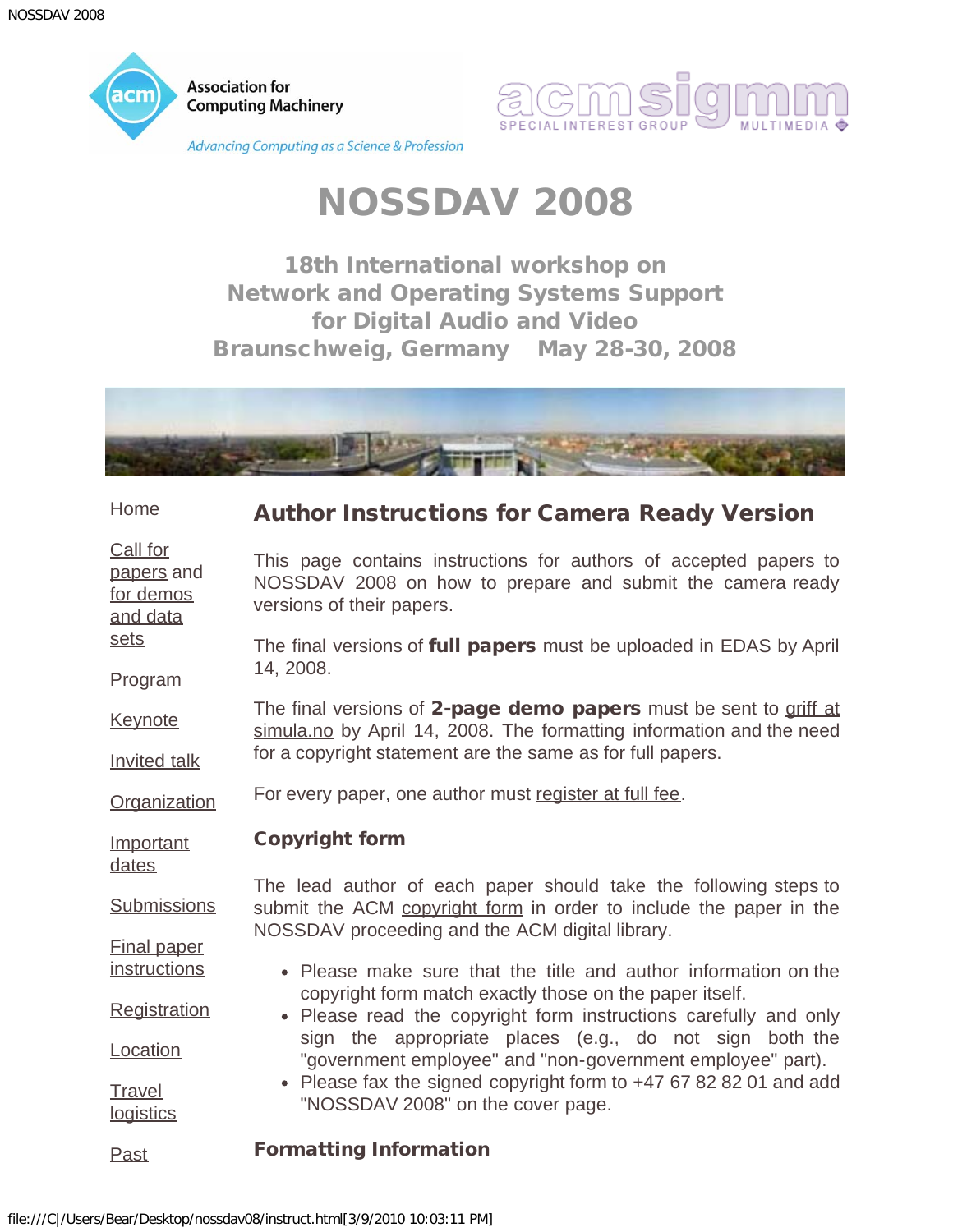[Workshops](javascript:if(confirm() The final version paper must strictly follow the ACM format as specified below.

- Please use the ACM [style file](javascript:if(confirm() to prepare the camera ready of your paper as PDF file. Note that we only accept PDF files. Use the Option 2: LaTeX2e - Tighter Alternate style - to reduce the total number of pages.
- In your latex file, use the following settings:

```
\documentclass{sig-alternate}
\begin{document}
\conferenceinfo{NOSSDAV}{'08 Braunschweig, Germany}
\CopyrightYear{2008}
\crdata{978-1-60588-157-6/05/2008}
```
- For Word, you can use [this file.](javascript:if(confirm() Please don't forget to update the conference information including the ISBN number of NOSSDAV 2008 (*978-1-60588-157-6/05/2008*) in the copyright info box. If you are using other publishing packages, please follow the instructions found under the heading "ACM Proceedings Specifications" on [this web page](javascript:if(confirm().
- The camera ready versions of your paper should not exceed 6 pages.
- Do not use page numbers in your document.

The final version of your full paper must then be uploaded to **EDAS**. After logging in, you find your accepted NOSSDAV paper. Follow the *Submit manuscript* link and upload according to EDAS' instructions.

The final version of a demo paper, on the other hand, must be sent by email to [griff at simula.no.](mailto:griff@simula.no)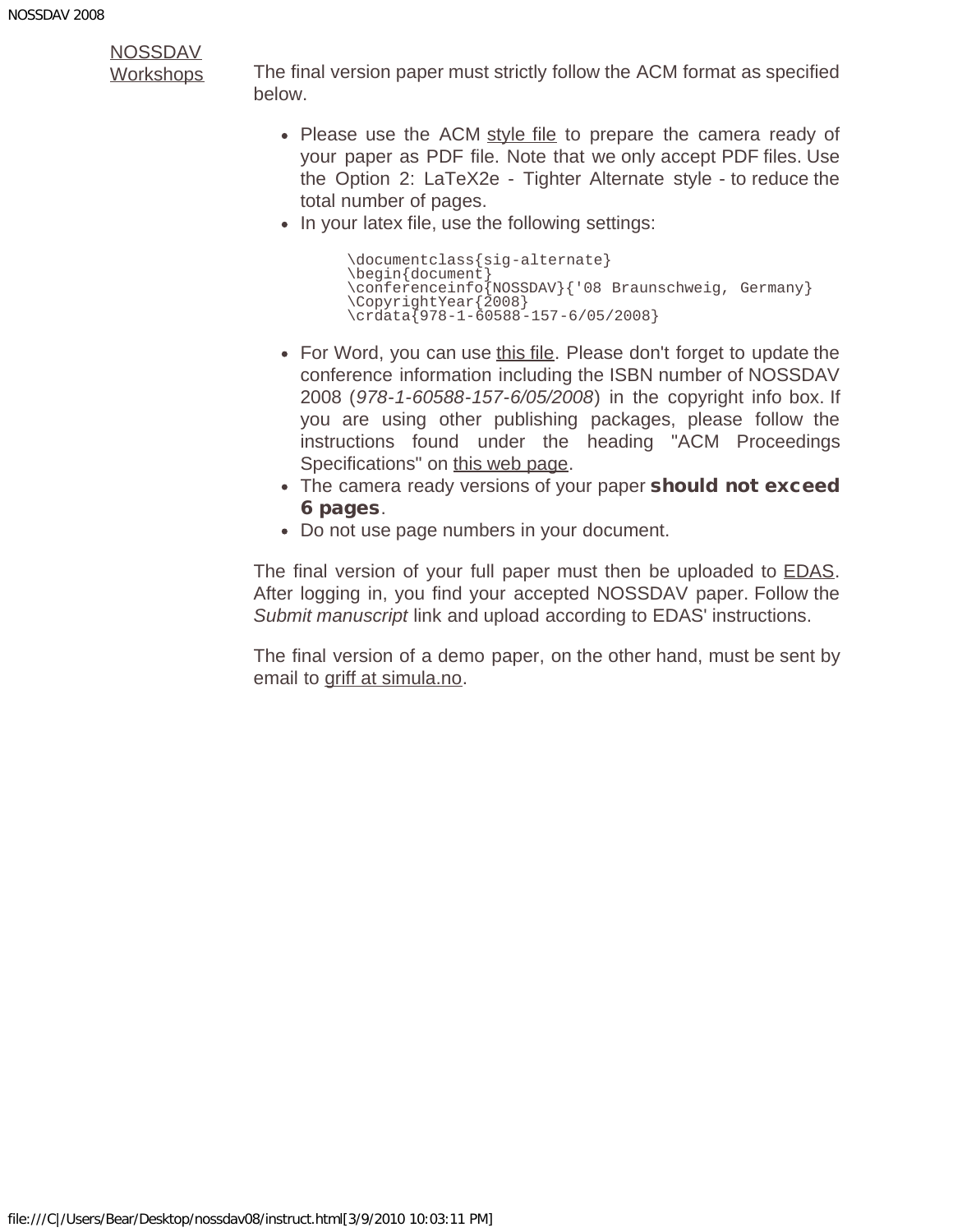<span id="page-22-0"></span>



18th International workshop on Network and Operating Systems Support for Digital Audio and Video Braunschweig, Germany May 28-30, 2008



### **[Home](#page-0-0)**

Registration

| Call for<br>papers and                             | <b>To the Registration Page</b><br>Please follow <b>this link</b> to the registration page. Click on <i>tickets</i> and<br>choose the appropriate fee. If you register for ACM membership or<br>student fees, you will need to bring your ACM member number or |                                                                                |                      |                   |
|----------------------------------------------------|----------------------------------------------------------------------------------------------------------------------------------------------------------------------------------------------------------------------------------------------------------------|--------------------------------------------------------------------------------|----------------------|-------------------|
| for demos<br>and data<br>sets                      |                                                                                                                                                                                                                                                                |                                                                                |                      |                   |
| Program                                            | student ID to the workshop.                                                                                                                                                                                                                                    |                                                                                |                      |                   |
| <b>Keynote</b>                                     | NOSSDAV@ibr.cs.tu-bs.de.                                                                                                                                                                                                                                       | For any special needs, such as dietary requirements, please contact            |                      |                   |
| <b>Invited talk</b>                                |                                                                                                                                                                                                                                                                |                                                                                |                      |                   |
| Organization                                       |                                                                                                                                                                                                                                                                | Early registration until May 5, 2008<br>(midnight Middle European Time, GMT-2) |                      |                   |
| Important<br>dates                                 |                                                                                                                                                                                                                                                                |                                                                                | <b>ACM</b><br>Member | non ACM<br>Member |
| <b>Submissions</b>                                 | Full fee                                                                                                                                                                                                                                                       |                                                                                | 325 Euro             | <b>375 Euro</b>   |
| <b>Final paper</b><br>instructions<br>Registration | <b>Discount</b>                                                                                                                                                                                                                                                | Affiliated with an<br>author                                                   | 250 Euro             | <b>300 Euro</b>   |
| Location                                           | fees                                                                                                                                                                                                                                                           | <b>Student</b>                                                                 | 120 Euro             | 150 Euro          |
| Travel<br>logistics                                |                                                                                                                                                                                                                                                                | Late and on-site registration from May 6, 2008                                 |                      |                   |

[Past](javascript:if(confirm()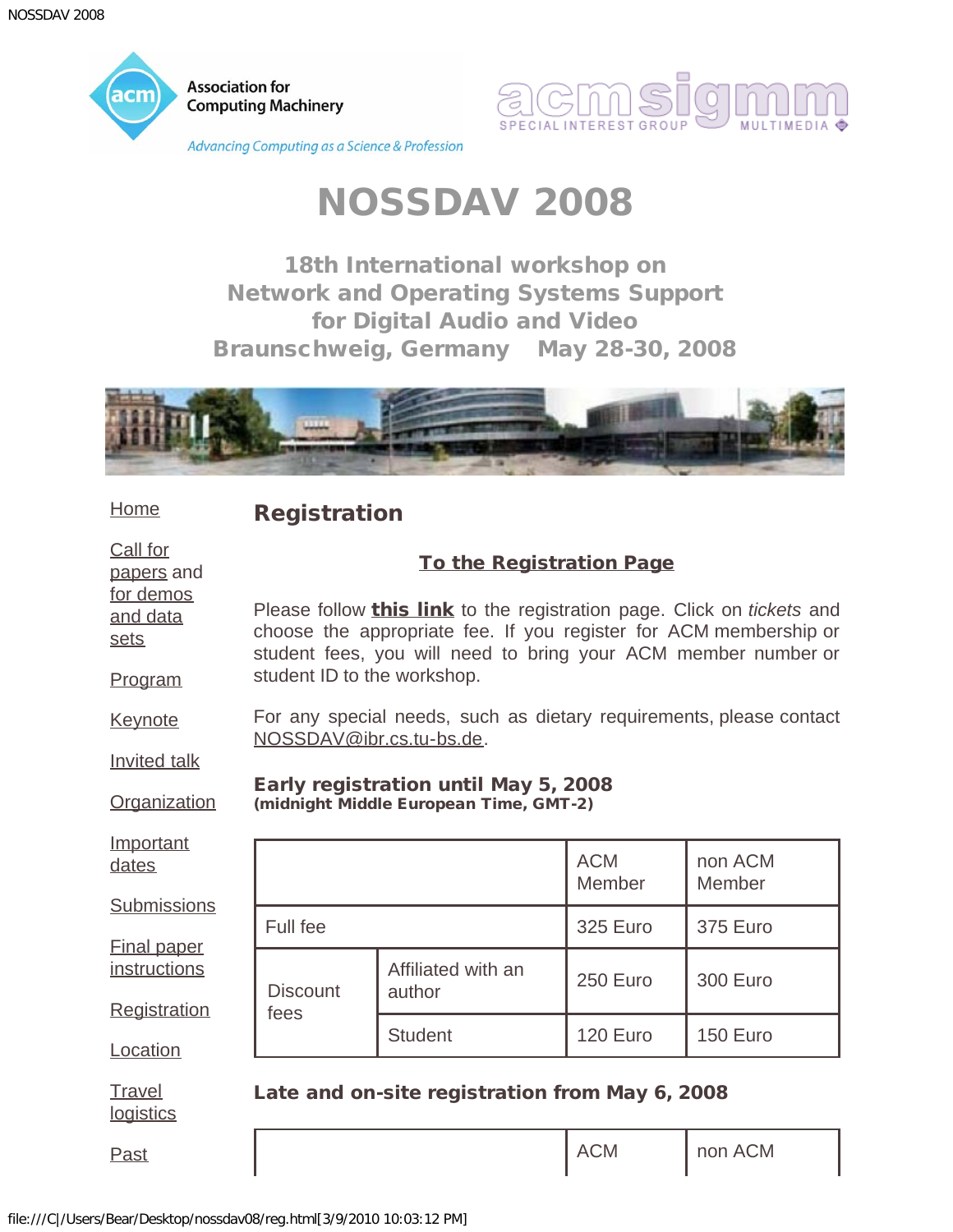|                         |                              | Member   | Member          |
|-------------------------|------------------------------|----------|-----------------|
| Full fee                |                              | 375 Euro | 425 Euro        |
| <b>Discount</b><br>fees | Affiliated with an<br>author | 300 Euro | <b>350 Euro</b> |
|                         | <b>Student</b>               | 150 Euro | 180 Euro        |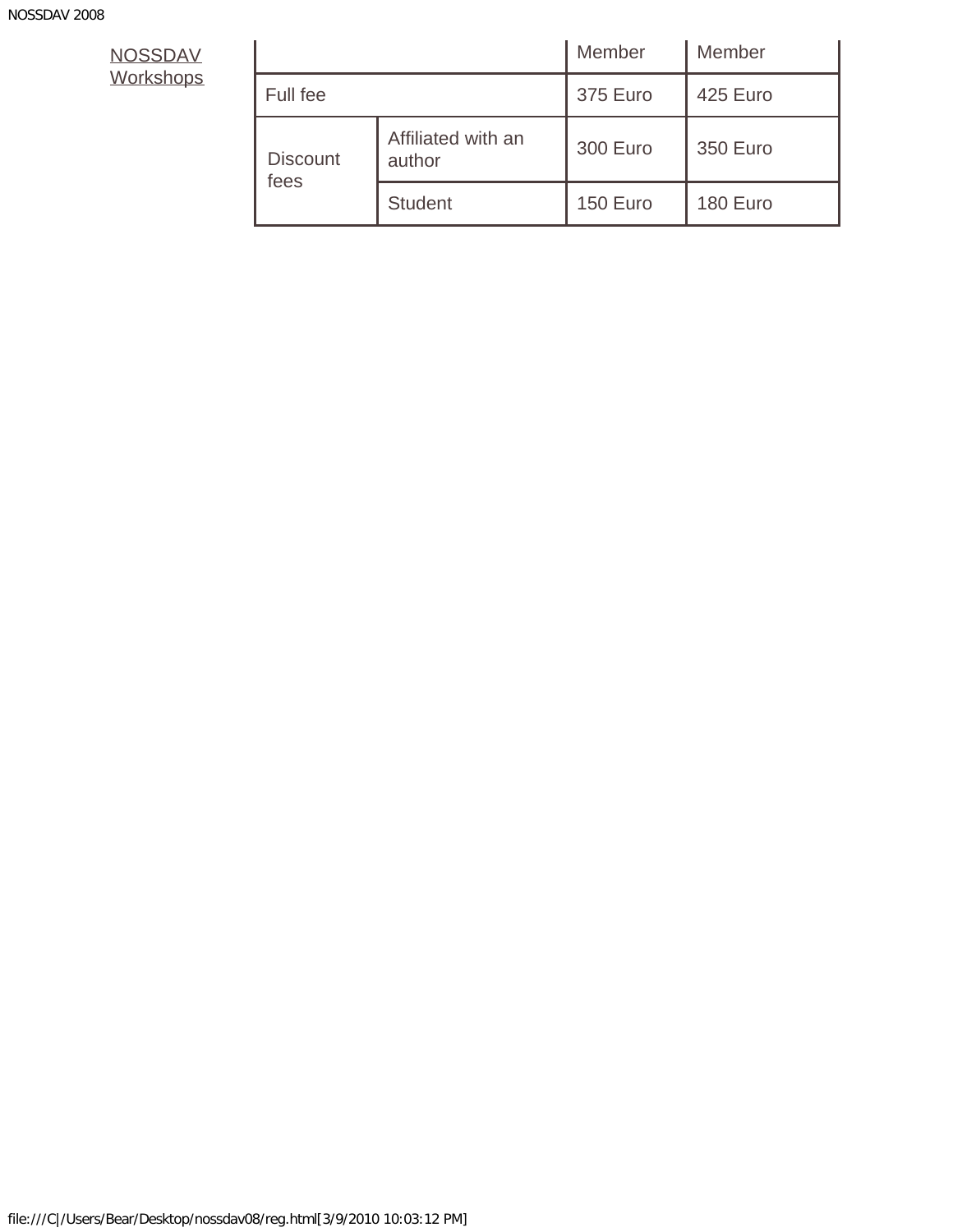<span id="page-24-0"></span>



18th International workshop on Network and Operating Systems Support for Digital Audio and Video Braunschweig, Germany May 28-30, 2008



| Home                               | NOSSDAV is held at the Institute of Operating Systems and Computer                                                                       |
|------------------------------------|------------------------------------------------------------------------------------------------------------------------------------------|
| Call for<br>papers and             | Networks in Braunschweig. Also the reception on Wednesday is held at this<br>location. The address is:                                   |
| for demos<br>and data<br>sets      | Technische Universität Braunschweig<br>Institut für Betriebssysteme und Rechnerverbund<br>Mühlenpfordtstrasse 23<br>D-38106 Braunschweig |
| Program                            |                                                                                                                                          |
| <b>Keynote</b>                     | You can find the location on the map below.                                                                                              |
| <b>Invited talk</b>                |                                                                                                                                          |
| Organization                       |                                                                                                                                          |
| Important<br>dates                 |                                                                                                                                          |
| Submissions                        |                                                                                                                                          |
| <b>Final paper</b><br>instructions |                                                                                                                                          |
| Registration                       |                                                                                                                                          |
| Location                           |                                                                                                                                          |
| Travel<br>logistics                |                                                                                                                                          |
| <b>Past</b>                        |                                                                                                                                          |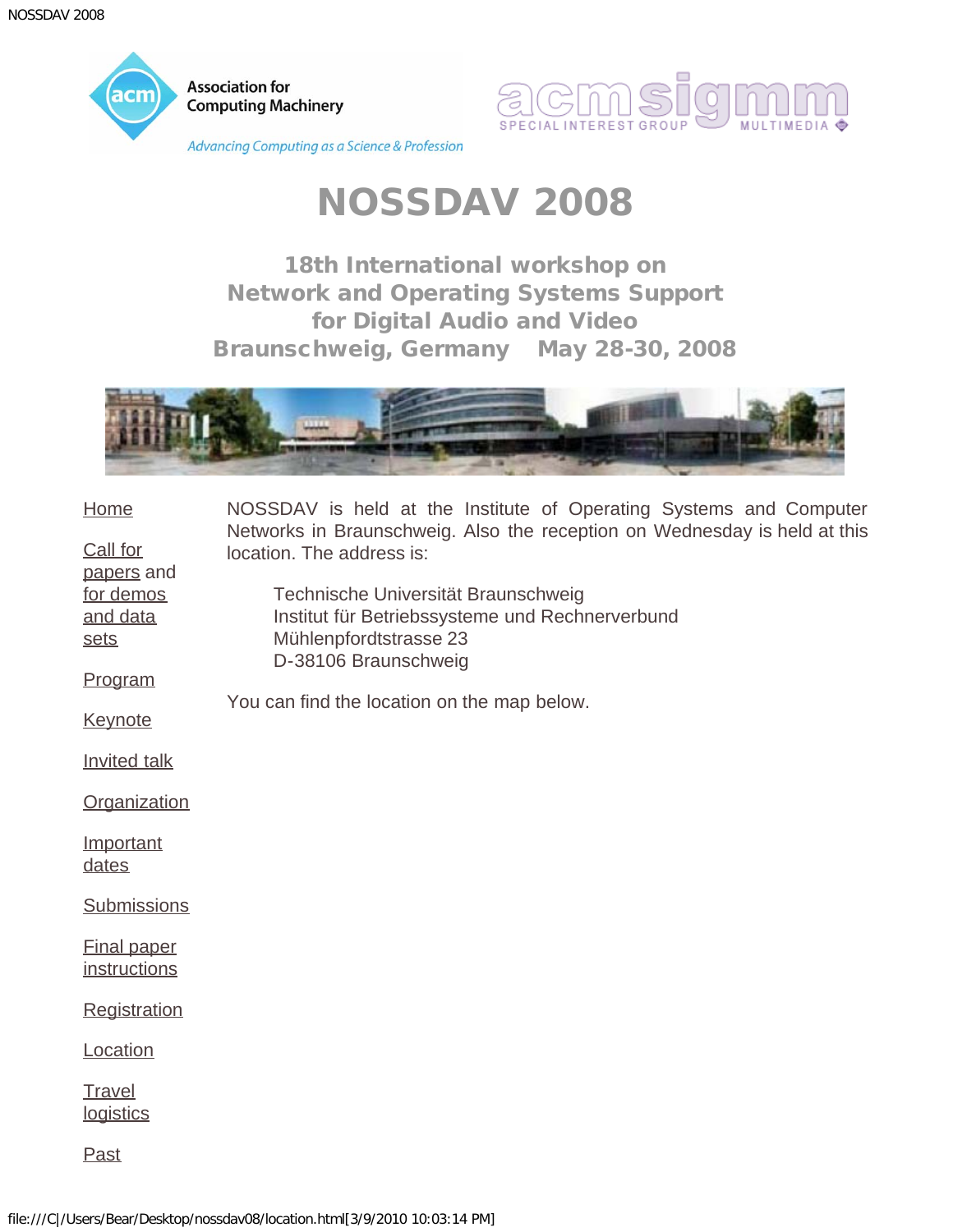Since the German reunification, the City of Braunschweig is again in the middle of Germany. It is more than 1000 years old, and was chosen by Henry the Lion as his place of residence during the middle of the 12th century. This initiated Braunschweig's development into a large medieval city with a cathedral and a castle. The city was an independent merchant town from the 13th century with connections all over Northern Europe until 1671, when it once again became a residence city. The Collegium Carolinum that is now known as the Technical University Carolo-Wilhelmina at Braunschweig was founded in this period, in 1745. Therefore, TU Braunschweig is Germany's oldest technical university and looks back on a two and a half century tradition of academic teaching and research.

The city is a center of science and the arts, but also of the industry, best represented by the close-by main site of Volkswagen. It was badly destroyed during the 2nd world war but has been rebuilt as a center for research, culture and the economy. Braunschweig is nowadays the centre of one of the most active German research regions. Therefore, it is also Germany's city of science 2007, a competition now in its third round. The city is attractively located in Northern Germany with the Lüneburger Heide in the North and the Harz Mountains in the South. It is located at Germany's most important eastwest arteries for transport on rail and road and thus, easily reached.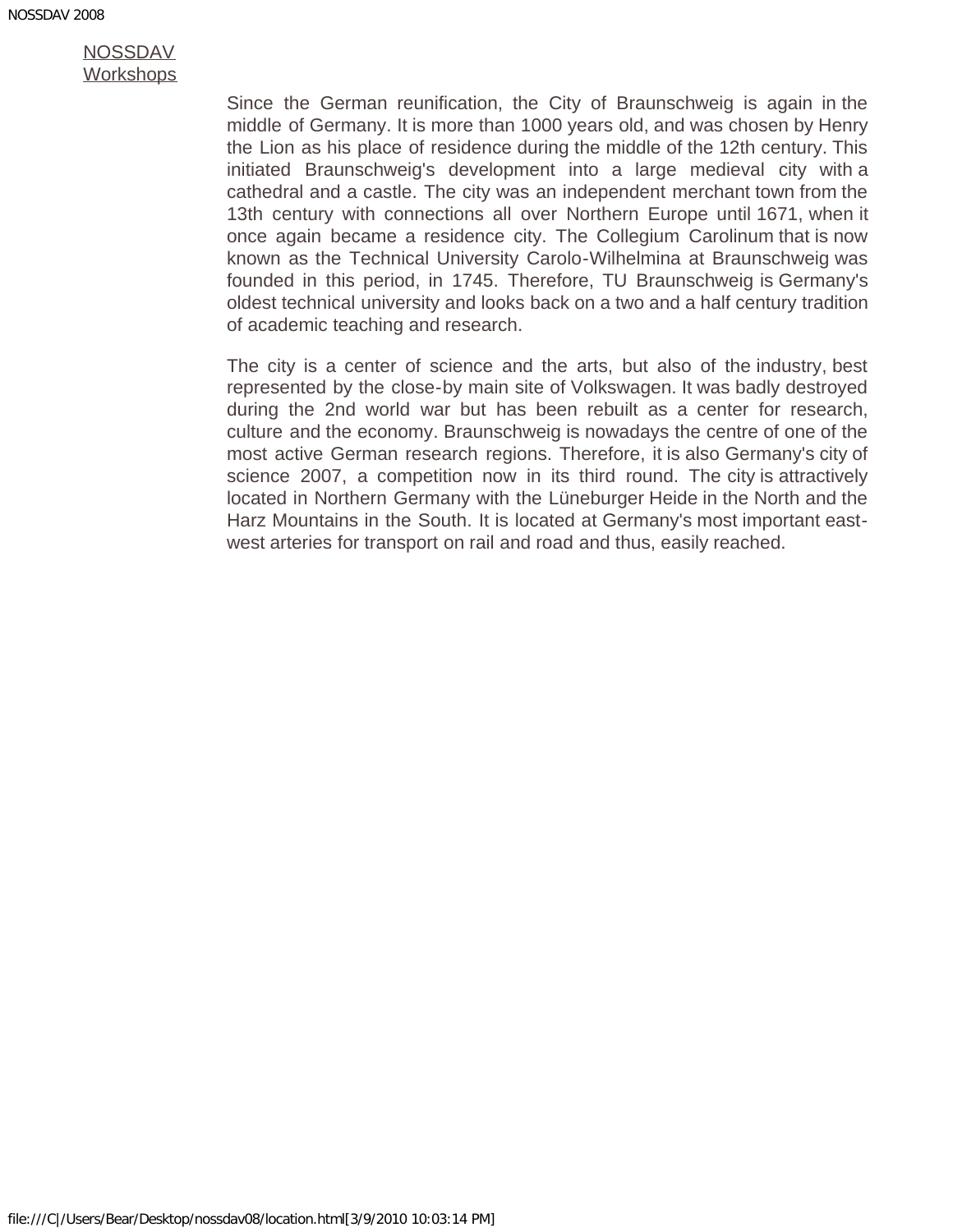<span id="page-26-0"></span>



18th International workshop on Network and Operating Systems Support for Digital Audio and Video Braunschweig, Germany May 28-30, 2008



### Travelling to Braunschweig

Braunschweig is located about 250 km west from Berlin in the center of Northern Germany.

[and data](#page-4-0) [sets](#page-4-0) [Program](#page-6-0) **[Keynote](#page-10-0)** [Invited talk](#page-12-0) International travellers can easily reach Braunschweig by flying to Hannover, Berlin or Frankfurt. The ICE train connects Braunschweig to Hannover (45 minutes), Berlin (1:30 hours) and Frankfurt (2:45 hours). Frankfurt has excellent long-distant flight connections and is one of the most important hubs in Europe. Berlin is well-connected to the rest of Europe by air. The cost-conscious may appreciate that it is serviced by many low-cost airlines.

**[Organization](#page-14-0) [Important](#page-16-0)** [dates](#page-16-0) Hannover is also well-connected to the rest of Europe, e.g., to major airport hubs like London, Paris, and Amsterdam. From Hannover, besides train connections, also airport shuttle can be used to get to Braunschweig (wich is then even approximately comparable in cost and time with taxis between New York airports and Manhattan).

[Final paper](#page-20-0) **[instructions](#page-20-0) [Registration](#page-22-0)** [Location](#page-24-0) If you plan to participate in [IWQoS](javascript:if(confirm() as well as NOSSDAV, we propose that you consider using the train. IWQoS 2008 is held at the University of Twente from June 2-4, and there are 3.5-hour train connections from Braunschweig to Hengelo, with good sight-seeing opportunities at both ends of the trip as well as on the way. For the combined trip, you should consider Amsterdams airport Schipol.

**[Travel](#page-26-0) [logistics](#page-26-0)** The web pages of [Deutsche Bahn](javascript:if(confirm() allow searching for most train connections in Germany. For DB's own connections, online booking is possible.

[Past](javascript:if(confirm()

**[Submissions](#page-18-0)** 

**[Home](#page-0-0)** 

[Call for](#page-2-0) [papers](#page-2-0) and [for demos](#page-4-0)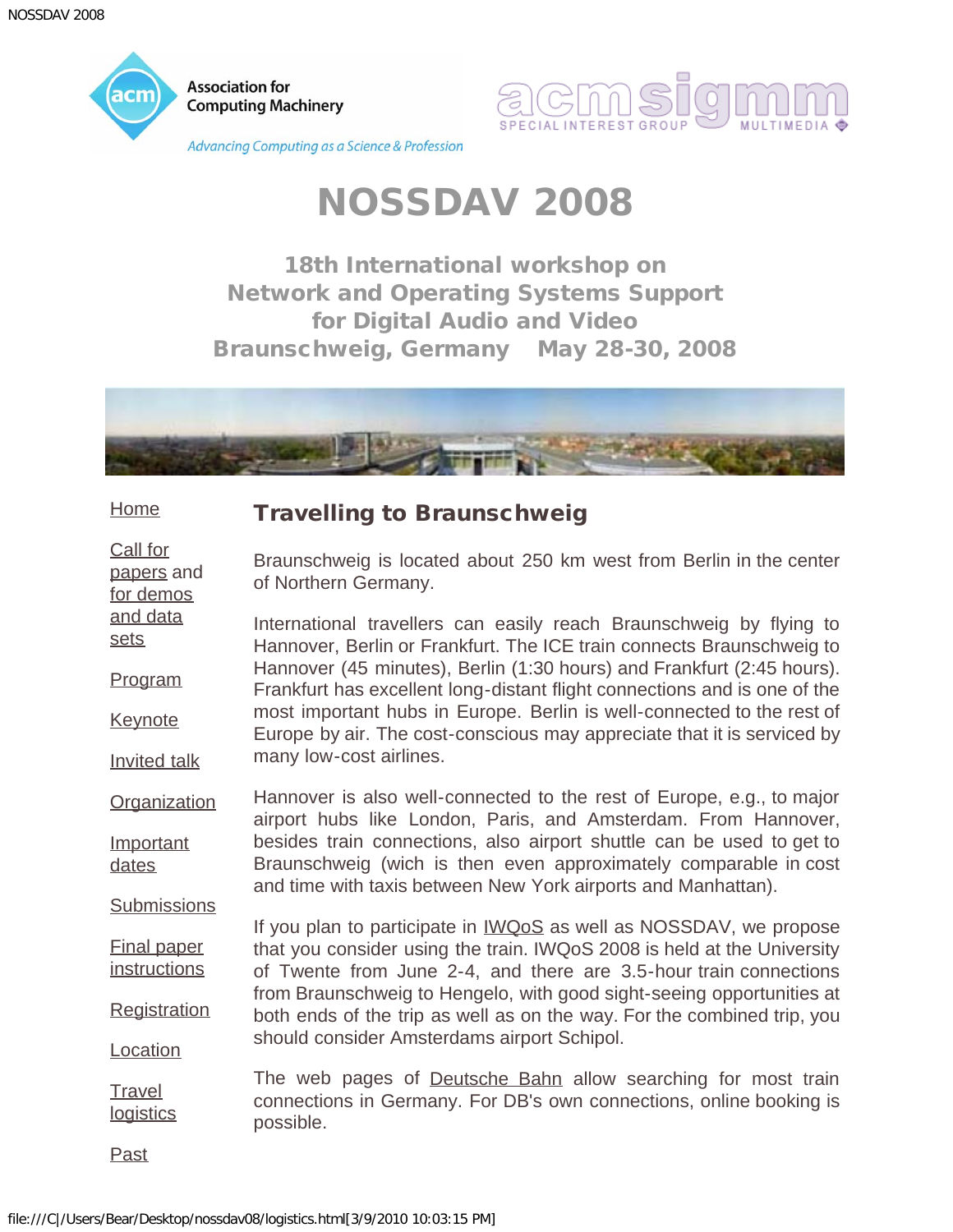### Hotels in Braunschweig

In some hotels, there are special prices for members and guests of the Technical University Braunschweig. You will be able to access these offers by telling the correct code. Nevertheless, the listed prices cannot be guaranteed and they even might be cheaper without the code.

You can use [this Google Earth coordinate file](file:///C|/Users/Bear/Desktop/nossdav08/hotels.kmz) to explore the location of the hotels with respect to the conference site.

### [Apartmenthotel Celler Tor](javascript:if(confirm()

| <b>Street</b> | Ernst-Anne-Str. 24     |
|---------------|------------------------|
| Tel.          | +49 531 5906-0         |
| Fax           | +49 531 5906-100       |
| Code          | NOSSDAV 2008           |
| Email         | rezeption@cellertor.de |

### [Movenpick-Hotel](javascript:if(confirm()

| <b>Street</b>    | Welfenhof                            |
|------------------|--------------------------------------|
| Tel.             | +49 531 48170                        |
| Code             | <b>MB046L</b>                        |
| Price            | Single Room = Double Room: 87 to 107 |
| <b>Breakfast</b> | Buffet 16                            |

### [Penta Hotel](javascript:if(confirm()

| <b>Street</b>    | Auguststrasse 6-8             |
|------------------|-------------------------------|
| Tel.             | +49 531 48 14-0               |
| Price            | Single Room = Double Room: 73 |
| <b>Breakfast</b> | <b>Buffet 14.50</b>           |

### [Hotel An der Stadthalle](javascript:if(confirm()

| <b>Street</b>    | Leonhardstrasse 21                       |
|------------------|------------------------------------------|
| Tel.             | +49 531 7 30 68                          |
| Price            | Single Room: 55 to 66<br>Double Room: 77 |
| <b>Breakfast</b> | <b>Buffet included</b>                   |

### [Fruhlings-Hotel](javascript:if(confirm()

| <b>Street</b> | Bankplatz 7                                    |
|---------------|------------------------------------------------|
| Tel.          | +49 531 24321-0                                |
| Price         | Single Room: 49 to 55<br>Double Room: 65 to 75 |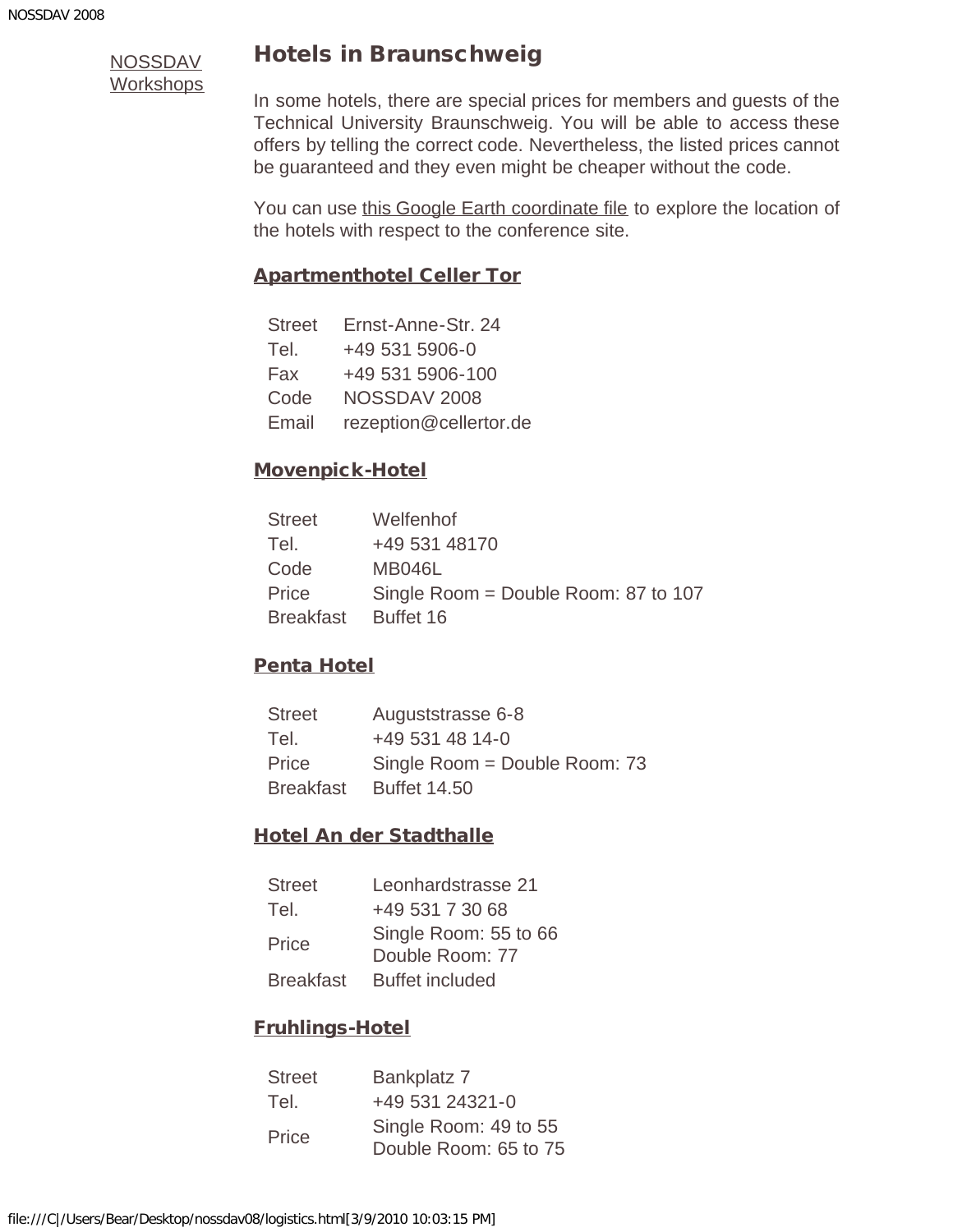Breakfast Buffet included

### [Hotel Mercure Atrium](javascript:if(confirm()

| <b>Street</b>    | <b>Berliner Platz 3</b>                   |
|------------------|-------------------------------------------|
| Tel.             | +49 531 7 00 80                           |
| Code             | SC 332 619 717                            |
| Price            | Single Room: 55 to 76<br>Double Room: 101 |
| <b>Breakfast</b> | Buffet 15                                 |

### [Ringhotel Deutsches Haus](javascript:if(confirm()

| <b>Street</b>    | Ruhfautchenplatz 1                         |
|------------------|--------------------------------------------|
| Tel.             | +49 531 12000                              |
| Code             | <b>TU BS</b>                               |
| Price            | Single Room: 74<br>Double Room: 110 to 116 |
| <b>Breakfast</b> | <b>Buffet included</b>                     |

### [Stadthotel Magnitor](javascript:if(confirm()

| <b>Street</b>    | Am Magnitor 1                                                                                                           |
|------------------|-------------------------------------------------------------------------------------------------------------------------|
| Tel.             | +49 531 47130                                                                                                           |
| Code             | TU                                                                                                                      |
| Price            | Single Room: 70 (Monday-Thursday), 60 (Friday-<br>Sunday)<br>Double Room; 100 (Monday-Thursday), 90 (Friday-<br>Sunday) |
| <b>Breakfast</b> | <b>Buffet included</b>                                                                                                  |

### [Best Western Hotel Stadtpalais](javascript:if(confirm()

| Hinter Liebfrauen 1a                |
|-------------------------------------|
| +49 531 241024                      |
| Single Room: 86<br>Double Room: 106 |
| <b>Buffet included</b>              |
|                                     |

### [City-Hotel Braunschweig](javascript:if(confirm()

| <b>Street</b> | Friedrich-Wilhelm-Strasse 27-29 |
|---------------|---------------------------------|
| Tel.          | +49 531 242410                  |
| Code          | TU                              |
| Price         | Single Room: 74-82              |
|               | Double Room: 94-108             |
| Breakfast     | <b>Buffet included</b>          |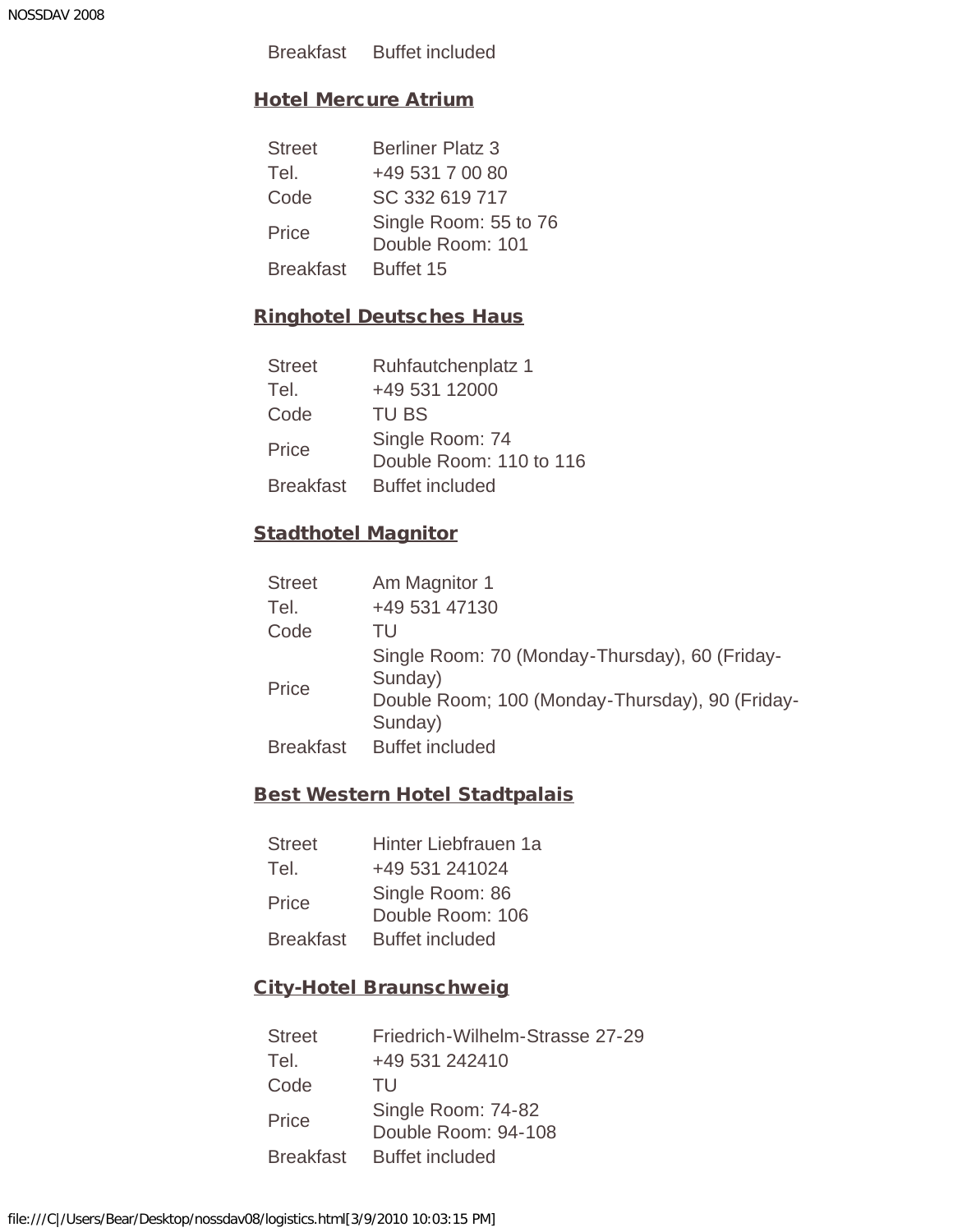### [Comfort Hotel Braunschweig Ost Aquarius](javascript:if(confirm()

| <b>Street</b>    | Ebertallee 44                      |
|------------------|------------------------------------|
| Tel.             | +49 531 27 19 0                    |
| Price            | Single Room: 50<br>Double Room: 67 |
| <b>Breakfast</b> | <b>Buffet included</b>             |

### [Advance Hotel GmbH](javascript:if(confirm()

| <b>Street</b>    | Mittelweg 7                                               |
|------------------|-----------------------------------------------------------|
| Tel.             | +49 531 390 770                                           |
| Price            | Single Room: 83 (Monday-Thursday), 68 (Friday-<br>Sunday) |
|                  | Double Room: 98 (Monday-Thursday), 89 (Friday-<br>Sunday) |
| <b>Breakfast</b> | <b>Buffet included</b>                                    |

### [Landhaus Seela](javascript:if(confirm()

| <b>Street</b>    | Messeweg 41                        |
|------------------|------------------------------------|
| Tel.             | +49 531 37001-162                  |
| Price            | Single Room: 64<br>Double Room: 83 |
| <b>Breakfast</b> | <b>Buffet included</b>             |

### [Hotel am Wollmarkt \(CVJM | YMCA\)](javascript:if(confirm()

| <b>Street</b>    | Wollmarkt 9-12                     |
|------------------|------------------------------------|
| Tel.             | 2 44 40-0                          |
| Price            | Single Room: 45<br>Double Room: 79 |
| <b>Breakfast</b> | <b>Buffet included</b>             |